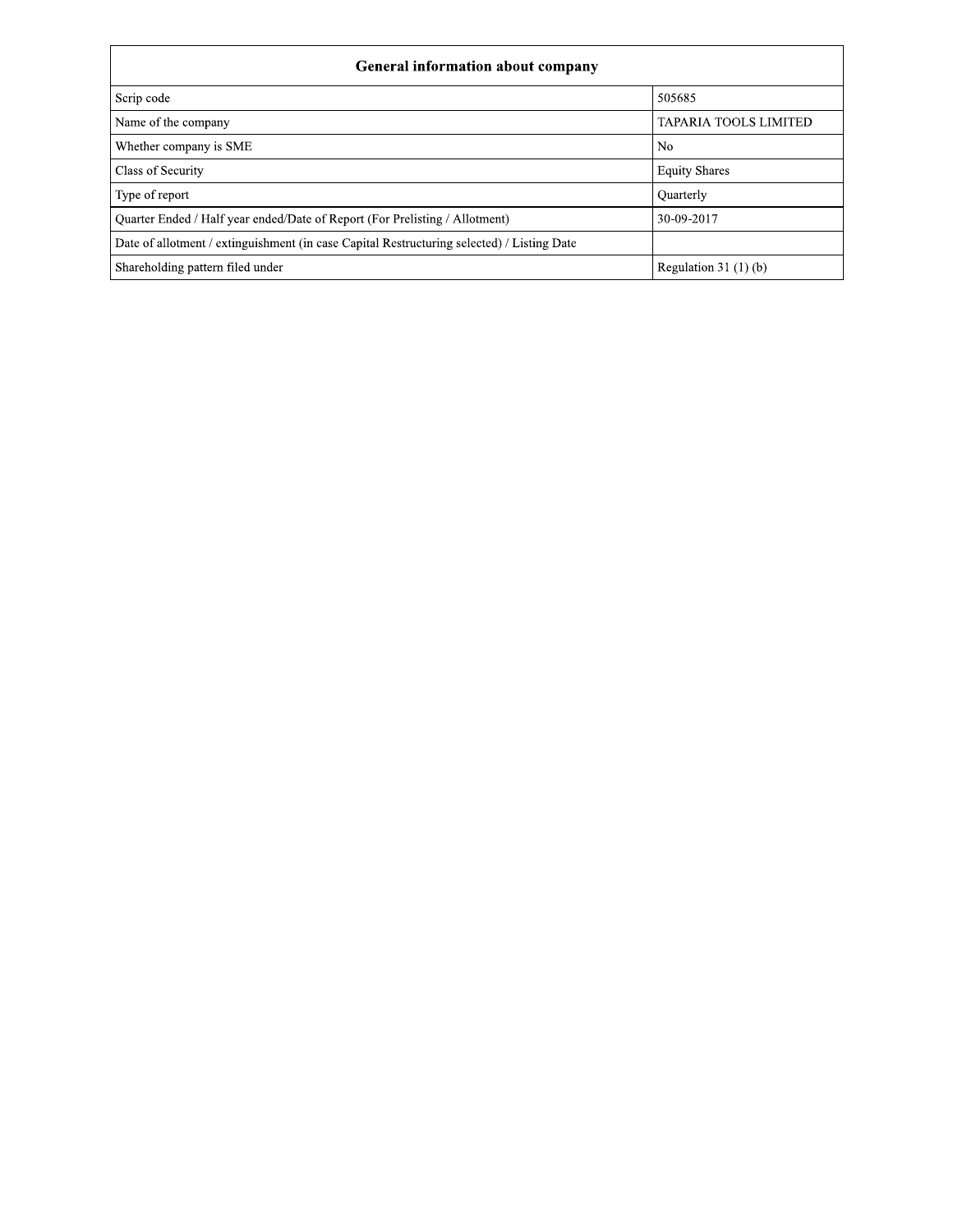| Sr. No.        | Particular                                                                             | Yes/No |
|----------------|----------------------------------------------------------------------------------------|--------|
|                | Whether the Listed Entity has issued any partly paid up shares?                        | No     |
| $\overline{2}$ | Whether the Listed Entity has issued any Convertible Securities?                       | No     |
| 3              | Whether the Listed Entity has issued any Warrants?                                     | No     |
| $\overline{4}$ | Whether the Listed Entity has any shares against which depository receipts are issued? | No     |
| 5              | Whether the Listed Entity has any shares in locked-in?                                 | No     |
| -6             | Whether any shares held by promoters are pledge or otherwise encumbered?               | No.    |
| $\overline{7}$ | Whether company has equity shares with differential voting rights?                     | No     |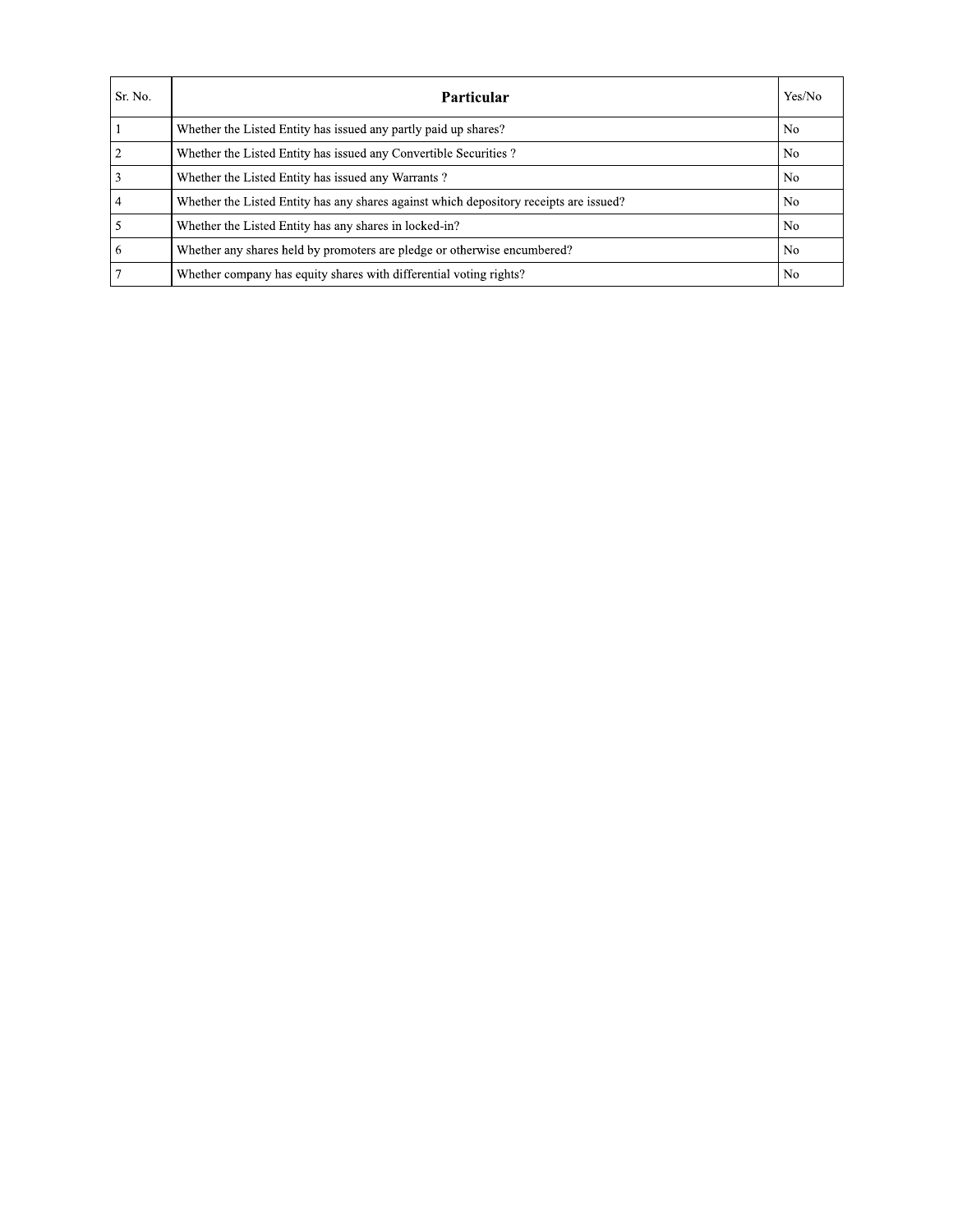|                                                       | Table 1 - Summary Statement holding of specified securities |                              |                                |                          |                  |                                          |                                        |                          |                                      |            |       |  |  |
|-------------------------------------------------------|-------------------------------------------------------------|------------------------------|--------------------------------|--------------------------|------------------|------------------------------------------|----------------------------------------|--------------------------|--------------------------------------|------------|-------|--|--|
| Category<br>Category<br>of<br>$\Omega$<br>shareholder |                                                             | Nos. Of                      | No. of<br>fully paid           | No. Of<br>Partly         | No. Of<br>shares | Total nos.<br>shares                     | Shareholding as a<br>% of total no. of | class of securities (IX) | Number of Voting Rights held in each |            |       |  |  |
|                                                       | shareholders<br>(III)                                       | up equity<br>shares          | paid-up<br>equity              | underlying<br>Depository | held (VII)       | shares (calculated<br>as per SCRR, 1957) |                                        |                          | No of Voting (XIV) Rights            | Total as a |       |  |  |
|                                                       | Receipts<br>shares<br>(II)<br>held (IV)<br>held(V)<br>(VI)  | $= (IV) +$<br>$(V)$ + $(VI)$ | (VIII) As a % of<br>$(A+B+C2)$ |                          | Class<br>eg:y    | Total                                    | $%$ of<br>$(A+B+C)$                    |                          |                                      |            |       |  |  |
| (A)                                                   | Promoter<br>&<br>Promoter<br>Group                          | 20                           | 2116517                        |                          |                  | 2116517                                  | 69.72                                  | 2116517                  |                                      | 2116517    | 69.72 |  |  |
| (B)                                                   | Public                                                      | 259                          | 919233                         |                          |                  | 919233                                   | 30.28                                  | 919233                   |                                      | 919233     | 30.28 |  |  |
| (C)                                                   | Non<br>Promoter-<br>Non Public                              |                              |                                |                          |                  |                                          |                                        |                          |                                      |            |       |  |  |
| (C1)                                                  | <b>Shares</b><br>underlying<br><b>DRs</b>                   |                              |                                |                          |                  |                                          |                                        |                          |                                      |            |       |  |  |
| (C2)                                                  | Shares held<br>by<br>Employee<br><b>Trusts</b>              |                              |                                |                          |                  |                                          |                                        |                          |                                      |            |       |  |  |
|                                                       | Total                                                       | 279                          | 3035750                        |                          |                  | 3035750                                  | 100                                    | 3035750                  |                                      | 3035750    | 100   |  |  |

Toble L. Summary Statement holding of specified securities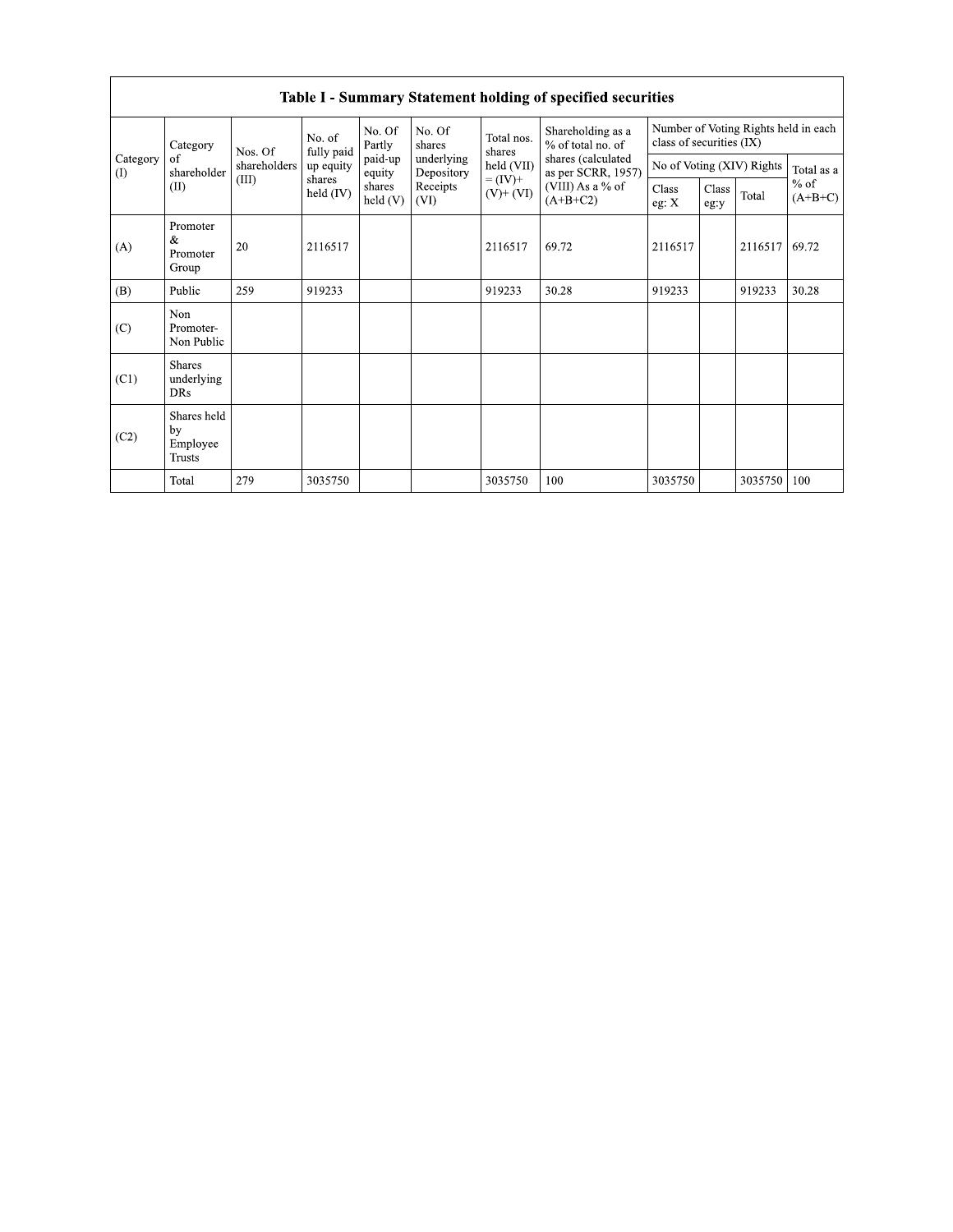|                 | Table I - Summary Statement holding of specified securities |                                                      |                                                                             |                                                           |                                                                                            |            |                                                  |                         |                                                    |                                       |  |  |  |
|-----------------|-------------------------------------------------------------|------------------------------------------------------|-----------------------------------------------------------------------------|-----------------------------------------------------------|--------------------------------------------------------------------------------------------|------------|--------------------------------------------------|-------------------------|----------------------------------------------------|---------------------------------------|--|--|--|
| Category<br>(1) | Category<br>of<br>shareholder<br>(II)                       | No. Of<br><b>Shares</b><br>Underlying<br>Outstanding | No. of<br><b>Shares</b><br>Underlying<br>Outstanding<br>Warrants<br>$(X_i)$ | No. Of Shares<br>Underlying<br>Outstanding<br>convertible | Shareholding, as a %<br>assuming full<br>conversion of<br>convertible securities (         |            | Number of<br>Locked in<br>shares (XII)           | <b>Shares</b><br>(XIII) | Number of<br>pledged or<br>otherwise<br>encumbered | Number of<br>equity shares<br>held in |  |  |  |
|                 |                                                             | convertible<br>securities<br>(X)                     |                                                                             | securities and<br>No. Of<br>Warrants (Xi)<br>(a)          | as a percentage of<br>diluted share capital)<br>$(XI) = (VII)+(X) As a %$<br>of $(A+B+C2)$ | No.<br>(a) | As a<br>$%$ of<br>total<br>Shares<br>held<br>(b) | No.<br>(a)              | As a<br>$%$ of<br>total<br>Shares<br>held<br>(b)   | dematerialized<br>form $(XIV)$        |  |  |  |
| (A)             | Promoter<br>&<br>Promoter<br>Group                          |                                                      |                                                                             |                                                           | 69.72                                                                                      |            |                                                  |                         |                                                    | 1557094                               |  |  |  |
| (B)             | Public                                                      |                                                      |                                                                             |                                                           | 30.28                                                                                      |            |                                                  |                         |                                                    | 224291                                |  |  |  |
| (C)             | Non<br>Promoter-<br>Non Public                              |                                                      |                                                                             |                                                           |                                                                                            |            |                                                  |                         |                                                    |                                       |  |  |  |
| (C1)            | <b>Shares</b><br>underlying<br><b>DRs</b>                   |                                                      |                                                                             |                                                           |                                                                                            |            |                                                  |                         |                                                    |                                       |  |  |  |
| (C2)            | Shares held<br>by<br>Employee<br><b>Trusts</b>              |                                                      |                                                                             |                                                           |                                                                                            |            |                                                  |                         |                                                    |                                       |  |  |  |
|                 | Total                                                       |                                                      |                                                                             |                                                           | 100                                                                                        |            |                                                  |                         |                                                    | 1781385                               |  |  |  |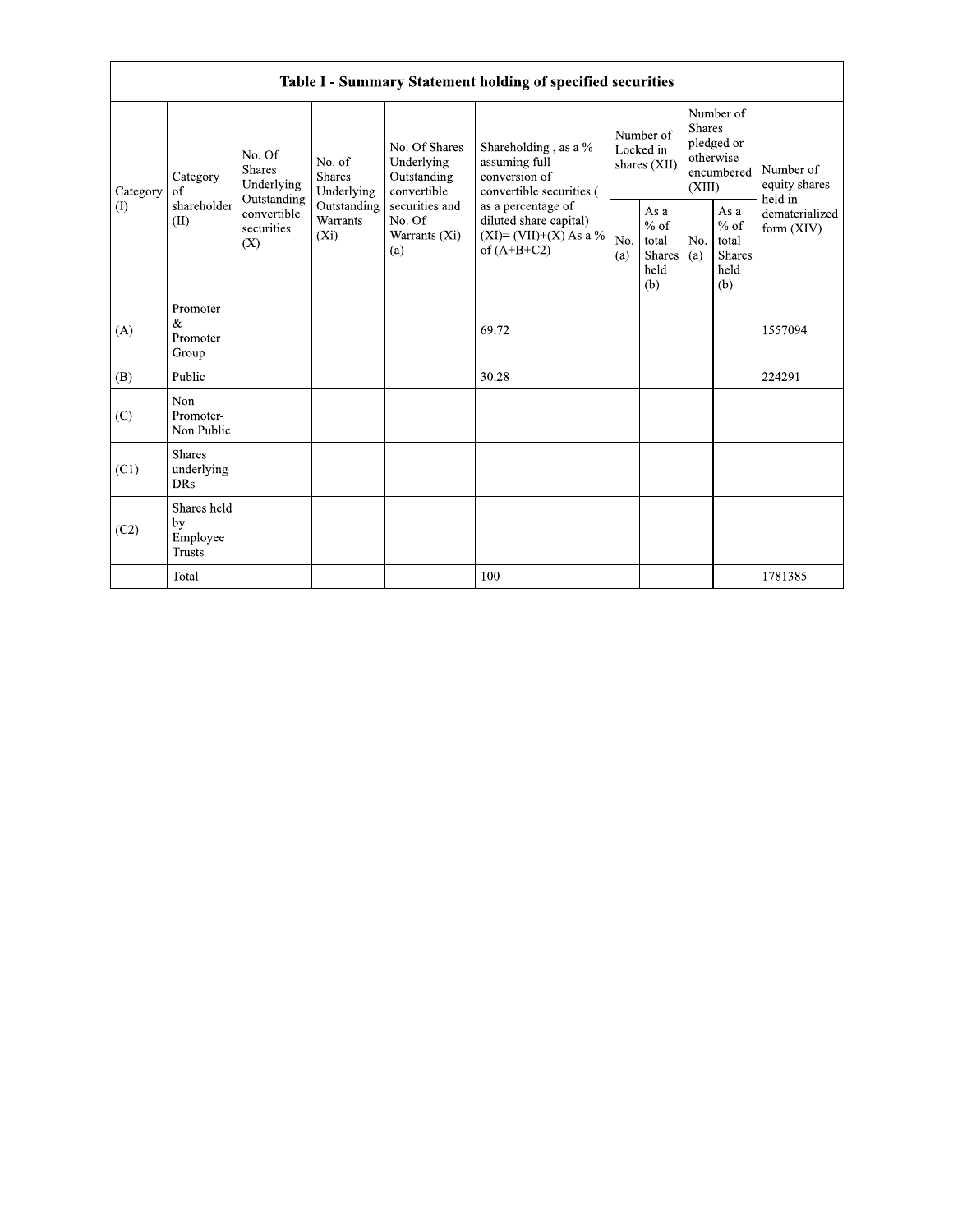| Table II - Statement showing shareholding pattern of the Promoter and Promoter Group         |                                                                                                                     |                         |                            |                       |                                    |                             |                                              |                           |               |                                                                  |                                 |  |
|----------------------------------------------------------------------------------------------|---------------------------------------------------------------------------------------------------------------------|-------------------------|----------------------------|-----------------------|------------------------------------|-----------------------------|----------------------------------------------|---------------------------|---------------|------------------------------------------------------------------|---------------------------------|--|
|                                                                                              |                                                                                                                     |                         | No. of                     | No. Of<br>Partly      | No. Of                             | Total<br>nos.               | Shareholding<br>as a % of total              |                           |               | Number of Voting Rights held in<br>each class of securities (IX) |                                 |  |
| Sr.                                                                                          | Category & Name<br>of the Shareholders                                                                              | Nos. Of<br>shareholders | fully<br>paid up<br>equity | paid-<br>up<br>equity | shares<br>underlying<br>Depository | shares<br>held<br>$(VII) =$ | no. of shares<br>(calculated as<br>per SCRR, | No of Voting (XIV) Rights |               |                                                                  | Total<br>as a %                 |  |
|                                                                                              | $($ I                                                                                                               | (III)                   | shares<br>held<br>(IV)     | shares<br>held<br>(V) | Receipts<br>(VI)                   | $(IV)$ +<br>$(V)+$<br>(VI)  | 1957) (VIII) As<br>a % of<br>$(A+B+C2)$      | Class<br>eg: X            | Class<br>eg:y | Total                                                            | οf<br>Total<br>Voting<br>rights |  |
| $\mathbf{A}$                                                                                 | Table II - Statement showing shareholding pattern of the Promoter and Promoter Group                                |                         |                            |                       |                                    |                             |                                              |                           |               |                                                                  |                                 |  |
| (1)                                                                                          | Indian                                                                                                              |                         |                            |                       |                                    |                             |                                              |                           |               |                                                                  |                                 |  |
| (a)                                                                                          | Individuals/Hindu<br>undivided Family                                                                               | 19                      | 2091217                    |                       |                                    | 2091217                     | 68.89                                        | 2091217                   |               | 2091217                                                          | 68.89                           |  |
| (d)                                                                                          | Any Other<br>(specify)                                                                                              | 1                       | 25300                      |                       |                                    | 25300                       | 0.83                                         | 25300                     |               | 25300                                                            | 0.83                            |  |
| Sub-Total (A)<br>(1)                                                                         |                                                                                                                     | 20                      | 2116517                    |                       |                                    | 2116517                     | 69.72                                        | 2116517                   |               | 2116517                                                          | 69.72                           |  |
| (2)                                                                                          | Foreign                                                                                                             |                         |                            |                       |                                    |                             |                                              |                           |               |                                                                  |                                 |  |
| Total<br>Shareholding<br>of Promoter<br>and Promoter<br>Group $(A)$ =<br>$(A)(1)+(A)$<br>(2) |                                                                                                                     | 20                      | 2116517                    |                       |                                    | 2116517                     | 69.72                                        | 2116517                   |               | 2116517                                                          | 69.72                           |  |
| $\, {\bf B}$                                                                                 | Table III - Statement showing shareholding pattern of the Public shareholder                                        |                         |                            |                       |                                    |                             |                                              |                           |               |                                                                  |                                 |  |
| (1)                                                                                          | Institutions                                                                                                        |                         |                            |                       |                                    |                             |                                              |                           |               |                                                                  |                                 |  |
| (3)                                                                                          | Non-institutions                                                                                                    |                         |                            |                       |                                    |                             |                                              |                           |               |                                                                  |                                 |  |
| (a(i))                                                                                       | Individuals -<br>i.Individual<br>shareholders<br>holding nominal<br>share capital up to<br>Rs. 2 lakhs.             | 240                     | 68372                      |                       |                                    | 68372                       | 2.25                                         | 68372                     |               | 68372                                                            | 2.25                            |  |
| (a(ii))                                                                                      | Individuals - ii.<br>Individual<br>shareholders<br>holding nominal<br>share capital in<br>excess of Rs. 2<br>lakhs. | 8                       | 417940                     |                       |                                    | 417940                      | 13.77                                        | 417940                    |               | 417940                                                           | 13.77                           |  |
| (e)                                                                                          | Any Other<br>(specify)                                                                                              | 11                      | 432921                     |                       |                                    | 432921                      | 14.26                                        | 432921                    |               | 432921                                                           | 14.26                           |  |
| Sub-Total (B)<br>(3)                                                                         |                                                                                                                     | 259                     | 919233                     |                       |                                    | 919233                      | 30.28                                        | 919233                    |               | 919233                                                           | 30.28                           |  |
| <b>Total Public</b><br>Shareholding<br>$(B)=(B)(1)+$<br>$(B)(2)+(B)(3)$                      |                                                                                                                     | 259                     | 919233                     |                       |                                    | 919233                      | 30.28                                        | 919233                    |               | 919233                                                           | 30.28                           |  |
| $\mathbf C$                                                                                  | Table IV - Statement showing shareholding pattern of the Non Promoter- Non Public shareholder                       |                         |                            |                       |                                    |                             |                                              |                           |               |                                                                  |                                 |  |
| Total (<br>$A+B+C2$ )                                                                        |                                                                                                                     | 279                     | 3035750                    |                       |                                    | 3035750                     | 100                                          | 3035750                   |               | 3035750                                                          | 100                             |  |
| Total<br>$(A+B+C)$                                                                           |                                                                                                                     | 279                     | 3035750                    |                       |                                    | 3035750                     | 100                                          | 3035750                   |               | 3035750                                                          | 100                             |  |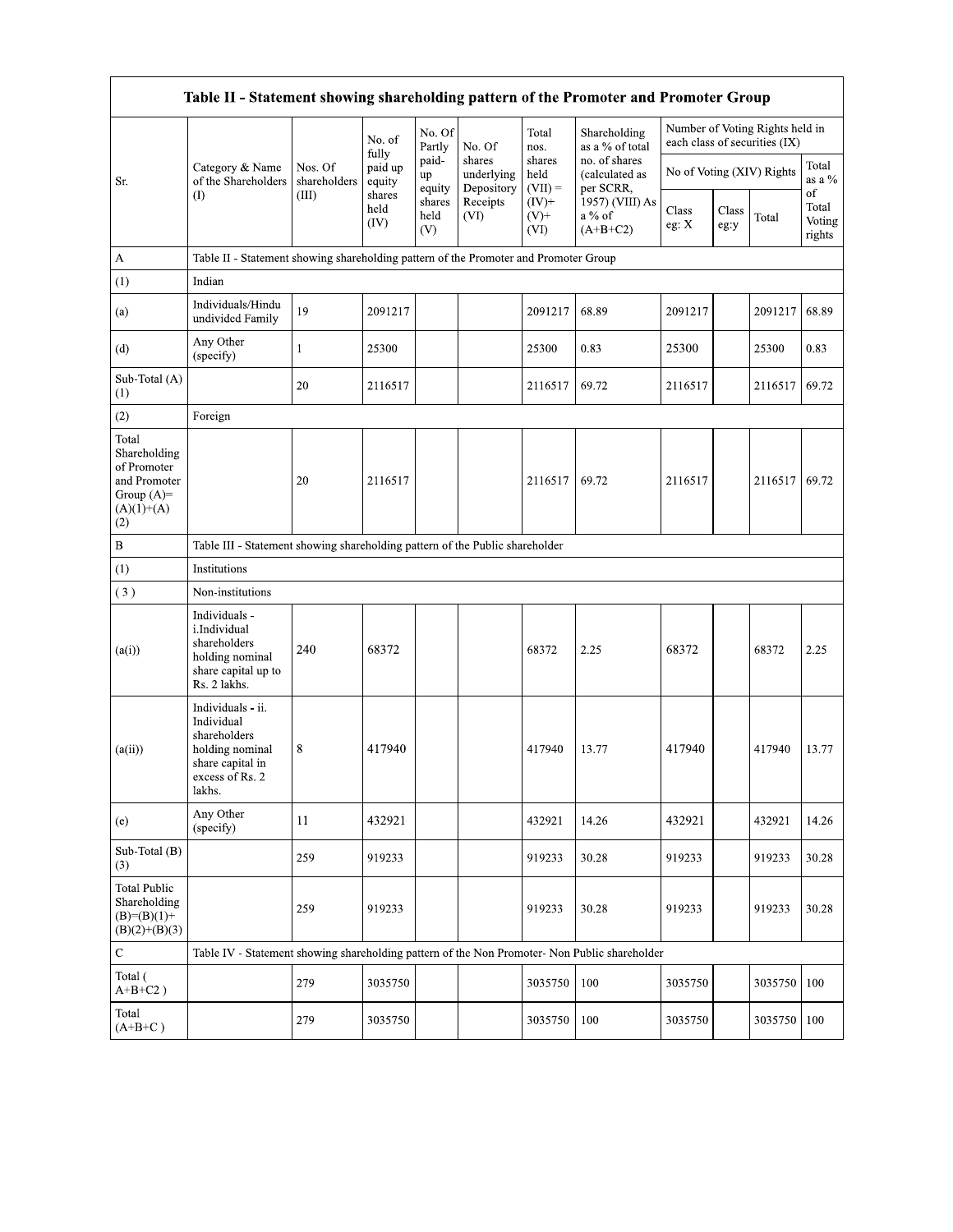| Table II - Statement showing shareholding pattern of the Promoter and Promoter Group    |                                                 |                                       |                                                             |                                                                                               |                                        |                                                         |                                                                        |                                                  |                                       |  |  |  |
|-----------------------------------------------------------------------------------------|-------------------------------------------------|---------------------------------------|-------------------------------------------------------------|-----------------------------------------------------------------------------------------------|----------------------------------------|---------------------------------------------------------|------------------------------------------------------------------------|--------------------------------------------------|---------------------------------------|--|--|--|
| Sr.                                                                                     | No. Of<br><b>Shares</b><br>Underlying           | No. of<br><b>Shares</b><br>Underlying | No. Of Shares<br>Underlying<br>Outstanding                  | Shareholding, as a %<br>assuming full conversion of<br>convertible securities (as a           | Number of<br>Locked in<br>shares (XII) |                                                         | Number of<br>Shares<br>pledged or<br>otherwise<br>encumbered<br>(XIII) |                                                  | Number of<br>equity shares<br>held in |  |  |  |
|                                                                                         | Outstanding<br>convertible<br>securities<br>(X) | Outstanding<br>Warrants<br>$(X_i)$    | convertible<br>securities and<br>No. Of Warrants<br>(Xi)(a) | percentage of diluted share<br>capital) $(XI) = (VII)+(X) As$<br>a % of $(A+B+C2)$            | No.<br>(a)                             | As a<br>$%$ of<br>total<br><b>Shares</b><br>held<br>(b) | No.<br>(a)                                                             | As a<br>$%$ of<br>total<br>Shares<br>held<br>(b) | dematerialized<br>form (XIV)          |  |  |  |
| $\boldsymbol{\mathsf{A}}$                                                               |                                                 |                                       |                                                             | Table II - Statement showing shareholding pattern of the Promoter and Promoter Group          |                                        |                                                         |                                                                        |                                                  |                                       |  |  |  |
| (1)                                                                                     | Indian                                          |                                       |                                                             |                                                                                               |                                        |                                                         |                                                                        |                                                  |                                       |  |  |  |
| (a)                                                                                     |                                                 |                                       |                                                             | 68.89                                                                                         |                                        |                                                         |                                                                        |                                                  | 1531794                               |  |  |  |
| (d)                                                                                     |                                                 |                                       |                                                             | 0.83                                                                                          |                                        |                                                         |                                                                        |                                                  | 25300                                 |  |  |  |
| Sub-Total (A)<br>(1)                                                                    |                                                 |                                       |                                                             | 69.72                                                                                         |                                        |                                                         |                                                                        |                                                  | 1557094                               |  |  |  |
| (2)                                                                                     | Foreign                                         |                                       |                                                             |                                                                                               |                                        |                                                         |                                                                        |                                                  |                                       |  |  |  |
| Total<br>Shareholding<br>of Promoter<br>and Promoter<br>Group $(A)=$<br>$(A)(1)+(A)(2)$ |                                                 |                                       |                                                             | 69.72                                                                                         |                                        |                                                         |                                                                        |                                                  | 1557094                               |  |  |  |
| $\, {\bf B}$                                                                            |                                                 |                                       |                                                             | Table III - Statement showing shareholding pattern of the Public shareholder                  |                                        |                                                         |                                                                        |                                                  |                                       |  |  |  |
| (1)                                                                                     | Institutions                                    |                                       |                                                             |                                                                                               |                                        |                                                         |                                                                        |                                                  |                                       |  |  |  |
| (3)                                                                                     | Non-institutions                                |                                       |                                                             |                                                                                               |                                        |                                                         |                                                                        |                                                  |                                       |  |  |  |
| (a(i))                                                                                  |                                                 |                                       |                                                             | 2.25                                                                                          |                                        |                                                         |                                                                        |                                                  | 17059                                 |  |  |  |
| (a(ii))                                                                                 |                                                 |                                       |                                                             | 13.77                                                                                         |                                        |                                                         |                                                                        |                                                  | 198312                                |  |  |  |
| (e)                                                                                     |                                                 |                                       |                                                             | 14.26                                                                                         |                                        |                                                         |                                                                        |                                                  | 8920                                  |  |  |  |
| Sub-Total (B)<br>(3)                                                                    |                                                 |                                       |                                                             | 30.28                                                                                         |                                        |                                                         |                                                                        |                                                  | 224291                                |  |  |  |
| <b>Total Public</b><br>Shareholding<br>$(B)=(B)(1)+$<br>$(B)(2)+(B)(3)$                 |                                                 |                                       |                                                             | 30.28                                                                                         |                                        |                                                         |                                                                        |                                                  | 224291                                |  |  |  |
| $\mathbf C$                                                                             |                                                 |                                       |                                                             | Table IV - Statement showing shareholding pattern of the Non Promoter- Non Public shareholder |                                        |                                                         |                                                                        |                                                  |                                       |  |  |  |
| Total (<br>$A+B+C2$ )                                                                   |                                                 |                                       |                                                             | 100                                                                                           |                                        |                                                         |                                                                        |                                                  | 1781385                               |  |  |  |
| Total (A+B+C                                                                            |                                                 |                                       |                                                             | 100                                                                                           |                                        |                                                         |                                                                        |                                                  | 1781385                               |  |  |  |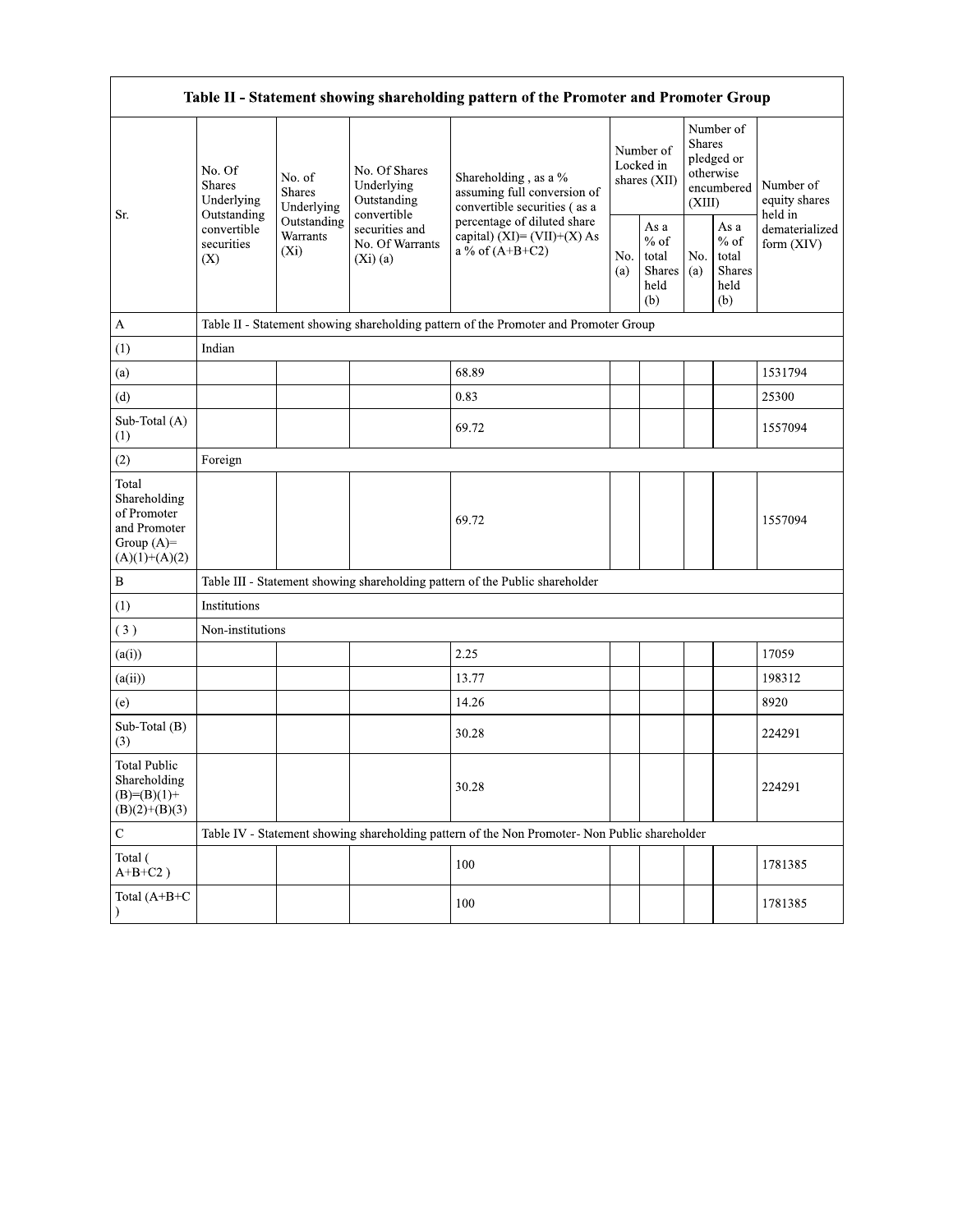| Searial No.                                                                                                                                                                            | $\mathbf{1}$                                                  | $\sqrt{2}$                      | $\mathbf{3}$                             | $\overline{4}$                          | $\sqrt{5}$                                              | 6                                   | $\boldsymbol{7}$                             |
|----------------------------------------------------------------------------------------------------------------------------------------------------------------------------------------|---------------------------------------------------------------|---------------------------------|------------------------------------------|-----------------------------------------|---------------------------------------------------------|-------------------------------------|----------------------------------------------|
| Name of the<br>Shareholders<br>(1)                                                                                                                                                     | <b>BHAGWATI</b><br><b>BINANI</b>                              | <b>BHARAT</b><br><b>TAPARIA</b> | <b>BHARATKUMAR</b><br><b>TAPARIA HUF</b> | DEVI<br><b>PRASAD</b><br><b>TAPARIA</b> | <b>DEVI</b><br><b>PRASAD</b><br><b>TAPARIA</b><br>(HUF) | <b>HARNARAYAN</b><br><b>TAPARIA</b> | <b>HARNARAYAN</b><br><b>TAPARIA</b><br>(HUF) |
| PAN(II)                                                                                                                                                                                | AHVPB5894R                                                    | AAAPT4517B                      | AAEHB6926Q                               | AAAPT3472B                              | AAAHD0545F                                              | AAAPT3471C                          | AAAHH0253E                                   |
| No. of fully<br>paid up equity<br>shares held<br>(IV)                                                                                                                                  | 55                                                            | 133194                          | 10718                                    | 101699                                  | 80958                                                   | 364650                              | 133129                                       |
| No. Of Partly<br>paid-up equity<br>shares held<br>(V)                                                                                                                                  |                                                               |                                 |                                          |                                         |                                                         |                                     |                                              |
| No. Of shares<br>underlying<br>Depository<br>Receipts (VI)                                                                                                                             |                                                               |                                 |                                          |                                         |                                                         |                                     |                                              |
| Total nos.<br>shares held<br>$(VII) = (IV) +$<br>$(V)+(VI)$                                                                                                                            | 55                                                            | 133194                          | 10718                                    | 101699                                  | 80958                                                   | 364650                              | 133129                                       |
| Shareholding<br>as a $\%$ of total<br>no. of shares<br>(calculated as<br>per SCRR,<br>1957) (VIII)<br>As a % of<br>$(A+B+C2)$                                                          | $\theta$                                                      | 4.39                            | 0.35                                     | 3.35                                    | 2.67                                                    | 12.01                               | 4.39                                         |
|                                                                                                                                                                                        | Number of Voting Rights held in each class of securities (IX) |                                 |                                          |                                         |                                                         |                                     |                                              |
| Class eg: $X$                                                                                                                                                                          | 55                                                            | 133194                          | 10718                                    | 101699                                  | 80958                                                   | 364650                              | 133129                                       |
| Class eg:y                                                                                                                                                                             |                                                               |                                 |                                          |                                         |                                                         |                                     |                                              |
| Total                                                                                                                                                                                  | 55                                                            | 133194                          | 10718                                    | 101699                                  | 80958                                                   | 364650                              | 133129                                       |
| Total as a $\%$<br>of Total<br>Voting rights                                                                                                                                           | $\mathbf{0}$                                                  | 4.39                            | 0.35                                     | 3.35                                    | 2.67                                                    | 12.01                               | 4.39                                         |
| No. Of Shares<br>Underlying<br>Outstanding<br>convertible<br>securities $(X)$                                                                                                          |                                                               |                                 |                                          |                                         |                                                         |                                     |                                              |
| No. of Shares<br>Underlying<br>Outstanding<br>Warrants (Xi)                                                                                                                            |                                                               |                                 |                                          |                                         |                                                         |                                     |                                              |
| No. Of Shares<br>Underlying<br>Outstanding<br>convertible<br>securities and<br>No. Of<br>Warrants (Xi)<br>(a)                                                                          |                                                               |                                 |                                          |                                         |                                                         |                                     |                                              |
| Shareholding, $\vert 0 \vert$<br>as a $\%$<br>assuming full<br>conversion of<br>convertible<br>securities (as a<br>percentage of<br>diluted share<br>capital) (XI)=<br>$(VII)+(Xi)(a)$ |                                                               | 4.39                            | 0.35                                     | 3.35                                    | 2.67                                                    | 12.01                               | 4.39                                         |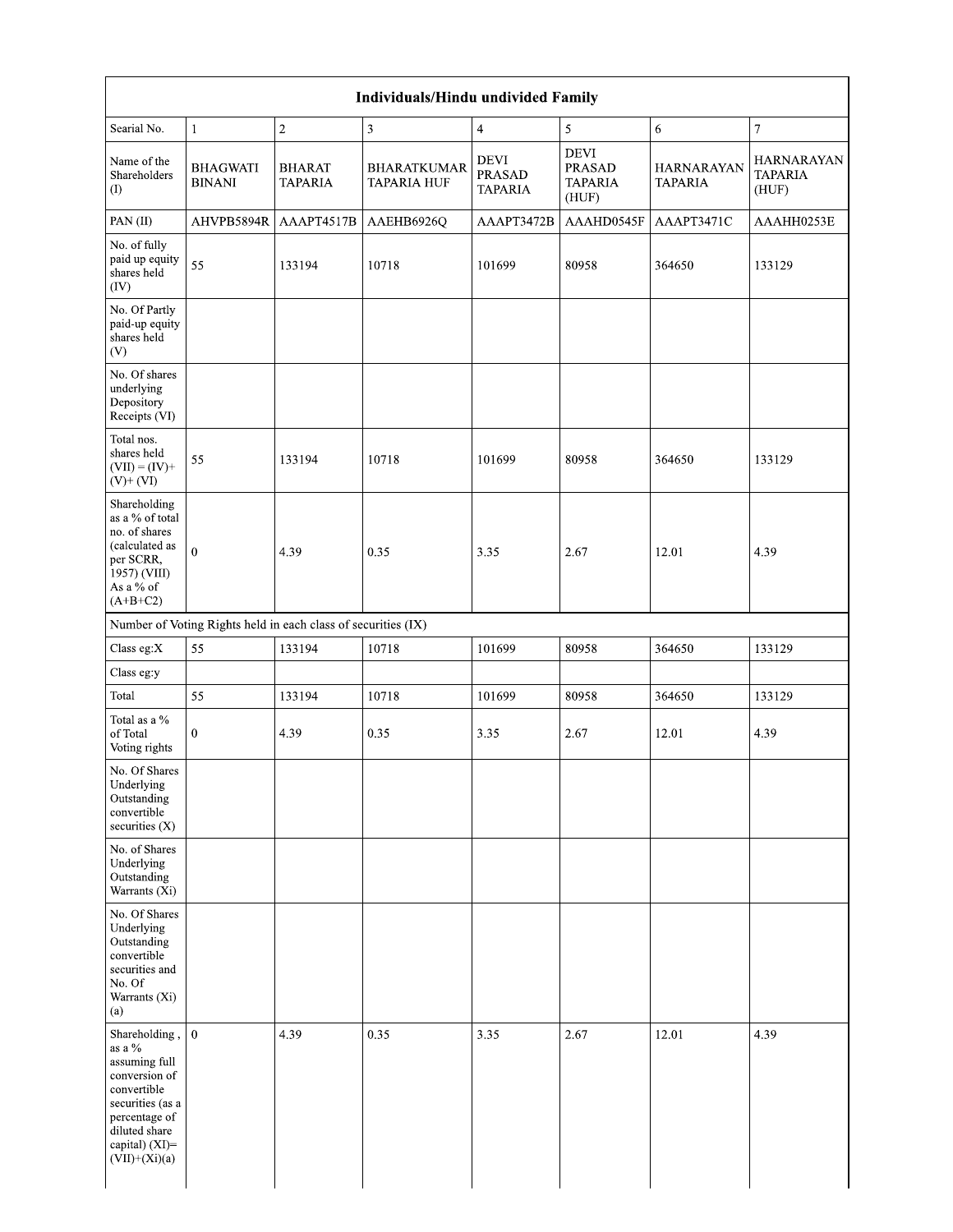| As a % of<br>$(A+B+C2)$                                               |                                  |                                                         |       |        |          |        |              |
|-----------------------------------------------------------------------|----------------------------------|---------------------------------------------------------|-------|--------|----------|--------|--------------|
|                                                                       | Number of Locked in shares (XII) |                                                         |       |        |          |        |              |
| No. (a)                                                               |                                  |                                                         |       |        |          |        |              |
| As a % of<br>total Shares<br>held(b)                                  |                                  |                                                         |       |        |          |        |              |
|                                                                       |                                  | Number of Shares pledged or otherwise encumbered (XIII) |       |        |          |        |              |
| No. (a)                                                               |                                  |                                                         |       |        |          |        |              |
| As a % of<br>total Shares<br>held(b)                                  |                                  |                                                         |       |        |          |        |              |
| Number of<br>equity shares<br>held in<br>dematerialized<br>form (XIV) | $\theta$                         | 133194                                                  | 10718 | 101699 | $\theta$ | 364650 | $\mathbf{0}$ |
|                                                                       | Reason for not providing PAN     |                                                         |       |        |          |        |              |
| Reason for not<br>providing<br>PAN                                    |                                  |                                                         |       |        |          |        |              |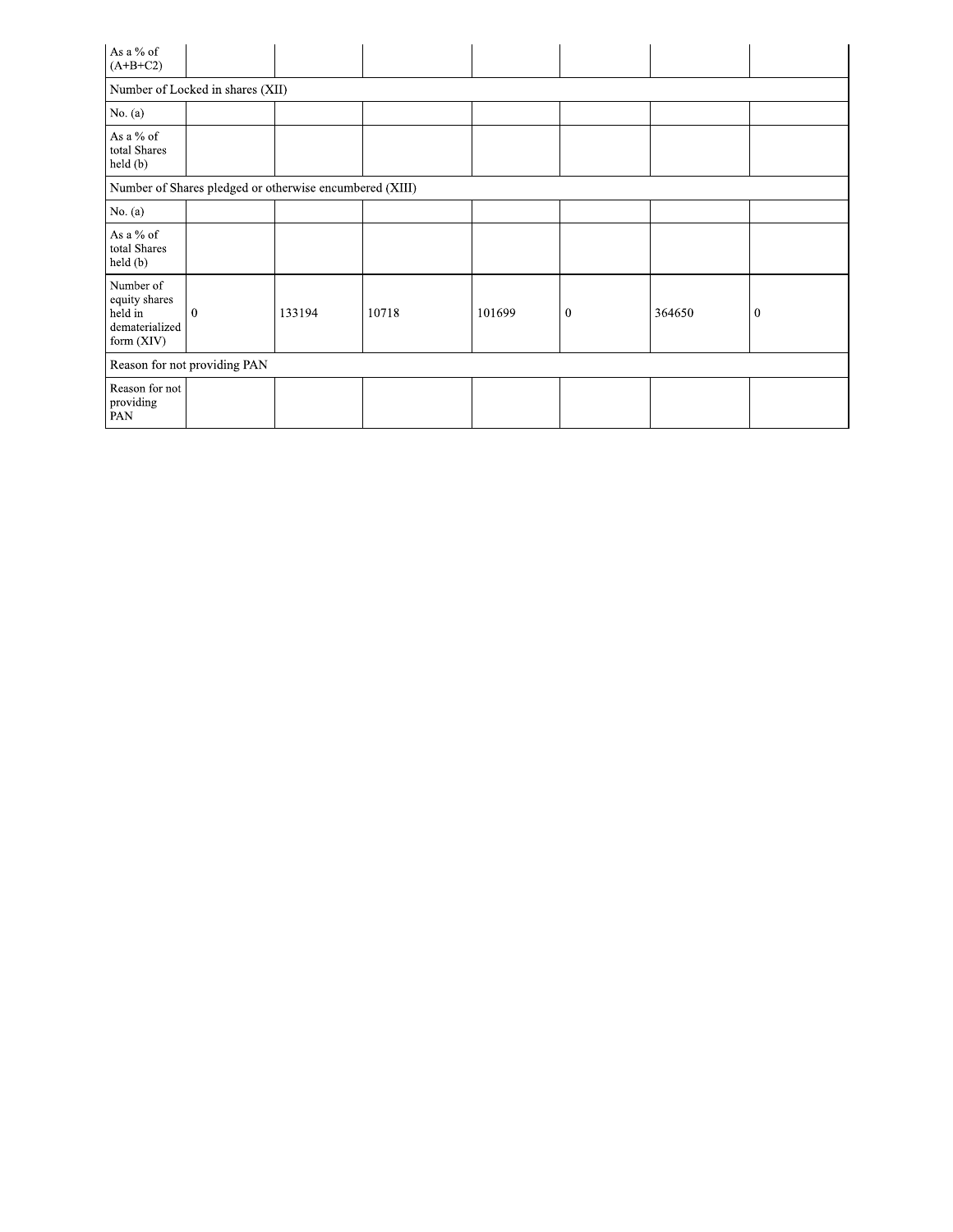| Individuals/Hindu undivided Family                                                                                                                                                       |                                 |                                                          |                        |                                    |                                           |                                             |                                    |  |  |  |  |  |
|------------------------------------------------------------------------------------------------------------------------------------------------------------------------------------------|---------------------------------|----------------------------------------------------------|------------------------|------------------------------------|-------------------------------------------|---------------------------------------------|------------------------------------|--|--|--|--|--|
| Searial No.                                                                                                                                                                              | 8                               | 9                                                        | 10                     | 11                                 | 12                                        | 13                                          | 14                                 |  |  |  |  |  |
| Name of the<br>Shareholders (I)                                                                                                                                                          | <b>HARSHA</b><br><b>MUNDHRA</b> | <b>JAYA</b><br><b>KRISHNA</b><br><b>TAPARIA</b><br>(HUF) | JAYAKRISHNA<br>TAPARIA | <b>KUSUMDEVI</b><br><b>TAPARIA</b> | MADHAV<br><b>PRASAD</b><br><b>TAPARIA</b> | MADHAV<br>PRASAD<br><b>TAPARIA</b><br>(HUF) | <b>PREMADEVI</b><br><b>TAPARIA</b> |  |  |  |  |  |
| PAN(II)                                                                                                                                                                                  | ADTPM7132K                      | AAAHJ1725P                                               | AAAPT8985B             | AAEPT2374C                         | AAAPT4735D                                | AAAHM0980M                                  | AAEPT3268P                         |  |  |  |  |  |
| No. of fully paid<br>up equity shares<br>held (IV)                                                                                                                                       | 50000                           | 66042                                                    | 147476                 | 146848                             | 143565                                    | 115969                                      | 126989                             |  |  |  |  |  |
| No. Of Partly<br>paid-up equity<br>shares held (V)                                                                                                                                       |                                 |                                                          |                        |                                    |                                           |                                             |                                    |  |  |  |  |  |
| No. Of shares<br>underlying<br>Depository<br>Receipts (VI)                                                                                                                               |                                 |                                                          |                        |                                    |                                           |                                             |                                    |  |  |  |  |  |
| Total nos. shares<br>held $(VII) = (IV) +$<br>$(V)$ + $(VI)$                                                                                                                             | 50000                           | 66042                                                    | 147476                 | 146848                             | 143565                                    | 115969                                      | 126989                             |  |  |  |  |  |
| Shareholding as a<br>% of total no. of<br>shares (calculated<br>as per SCRR,<br>1957) (VIII) As a<br>% of $(A+B+C2)$                                                                     | 1.65                            | 2.18                                                     | 4.86                   | 4.84                               | 4.73                                      | 3.82                                        | 4.18                               |  |  |  |  |  |
| Number of Voting Rights held in each class of securities (IX)                                                                                                                            |                                 |                                                          |                        |                                    |                                           |                                             |                                    |  |  |  |  |  |
| Class eg:X                                                                                                                                                                               | 50000                           | 66042                                                    | 147476                 | 146848                             | 143565                                    | 115969                                      | 126989                             |  |  |  |  |  |
| Class eg:y                                                                                                                                                                               |                                 |                                                          |                        |                                    |                                           |                                             |                                    |  |  |  |  |  |
| Total                                                                                                                                                                                    | 50000                           | 66042                                                    | 147476                 | 146848                             | 143565                                    | 115969                                      | 126989                             |  |  |  |  |  |
| Total as a % of<br>Total Voting rights                                                                                                                                                   | 1.65                            | 2.18                                                     | 4.86                   | 4.84                               | 4.73                                      | 3.82                                        | 4.18                               |  |  |  |  |  |
| No. Of Shares<br>Underlying<br>Outstanding<br>convertible<br>securities $(X)$                                                                                                            |                                 |                                                          |                        |                                    |                                           |                                             |                                    |  |  |  |  |  |
| No. of Shares<br>Underlying<br>Outstanding<br>Warrants (Xi)                                                                                                                              |                                 |                                                          |                        |                                    |                                           |                                             |                                    |  |  |  |  |  |
| No. Of Shares<br>Underlying<br>Outstanding<br>convertible<br>securities and No.<br>Of Warrants (Xi)<br>(a)                                                                               |                                 |                                                          |                        |                                    |                                           |                                             |                                    |  |  |  |  |  |
| Shareholding, as a<br>% assuming full<br>conversion of<br>convertible<br>securities (as a<br>percentage of<br>diluted share<br>capital) (XI)=<br>$(VII)+(Xi)(a)$ As a<br>% of $(A+B+C2)$ | 1.65                            | 2.18                                                     | 4.86                   | 4.84                               | 4.73                                      | 3.82                                        | 4.18                               |  |  |  |  |  |
| Number of Locked in shares (XII)                                                                                                                                                         |                                 |                                                          |                        |                                    |                                           |                                             |                                    |  |  |  |  |  |
| No. $(a)$                                                                                                                                                                                |                                 |                                                          |                        |                                    |                                           |                                             |                                    |  |  |  |  |  |
| As a % of total<br>Shares held (b)                                                                                                                                                       |                                 |                                                          |                        |                                    |                                           |                                             |                                    |  |  |  |  |  |
| Number of Shares pledged or otherwise encumbered (XIII)                                                                                                                                  |                                 |                                                          |                        |                                    |                                           |                                             |                                    |  |  |  |  |  |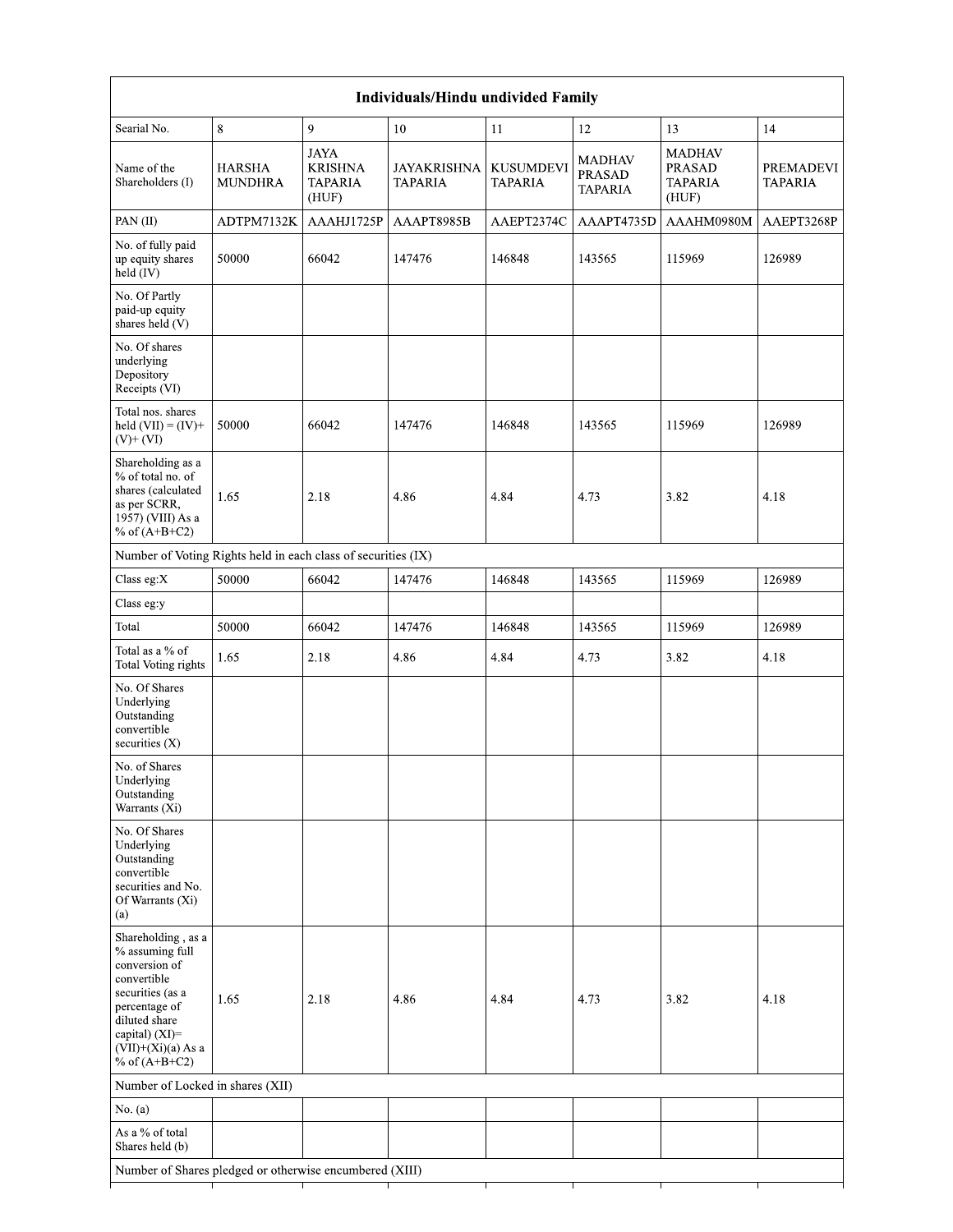| No. (a)                                                              |          |        |        |        |        |
|----------------------------------------------------------------------|----------|--------|--------|--------|--------|
| As a % of total<br>Shares held (b)                                   |          |        |        |        |        |
| Number of equity<br>shares held in<br>dematerialized<br>form $(XIV)$ | $\theta$ | 147476 | 146848 | 143565 | 126989 |
| Reason for not providing PAN                                         |          |        |        |        |        |
| Reason for not<br>providing PAN                                      |          |        |        |        |        |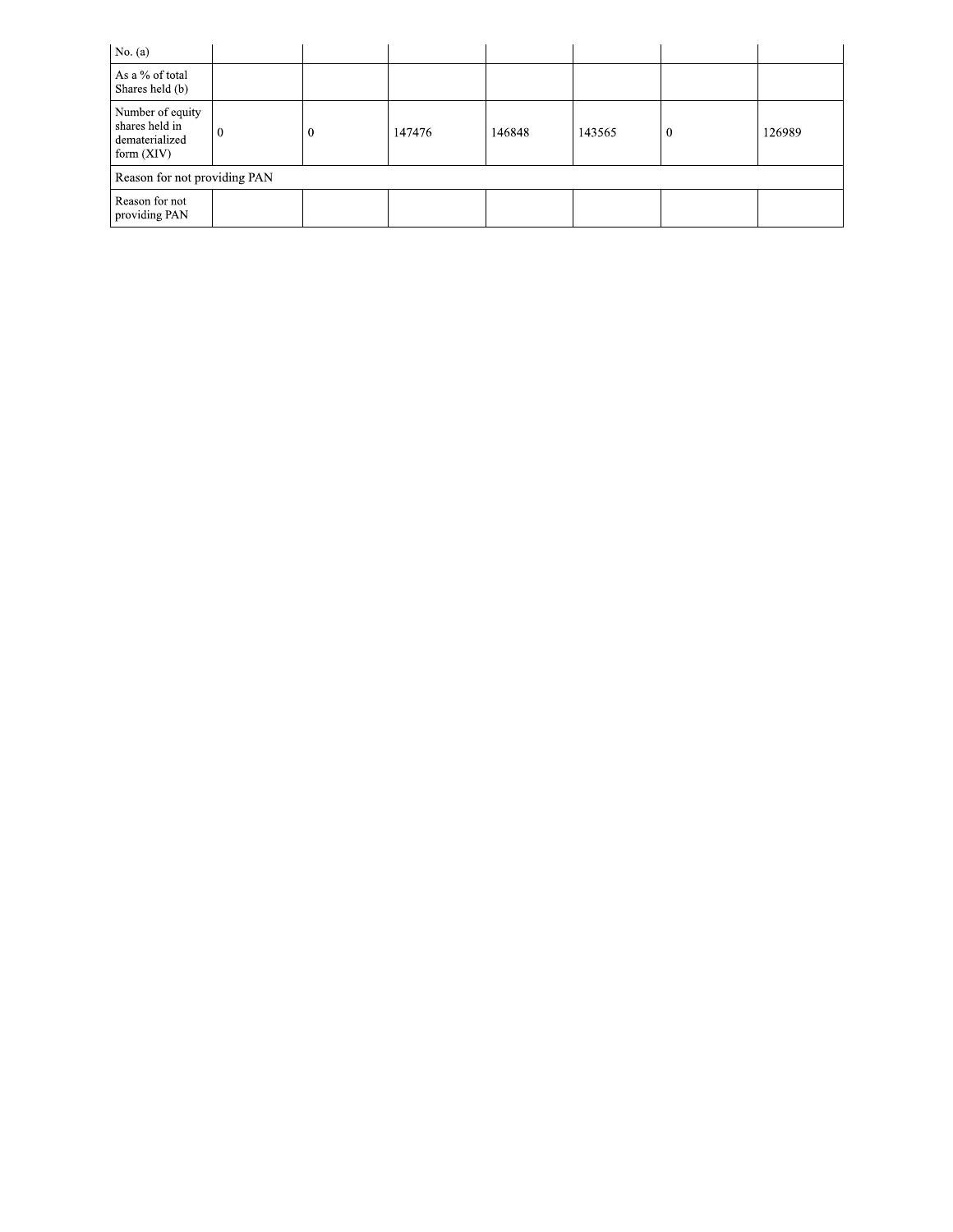| Searial No.                                                                                                                                                                              | 15                                                            | 16                                 | 17                           | 18                                    | 19                                   |                          |
|------------------------------------------------------------------------------------------------------------------------------------------------------------------------------------------|---------------------------------------------------------------|------------------------------------|------------------------------|---------------------------------------|--------------------------------------|--------------------------|
| Name of the<br>Shareholders (I)                                                                                                                                                          | <b>RAJDULARIDEVI</b><br><b>TAPARIA</b>                        | <b>SHASHIDEVI</b><br><b>BANGUR</b> | SUDHA DEVI<br><b>TAPARIA</b> | <b>SUSHIL KUMAR</b><br><b>TAPARIA</b> | <b>SUSHIL KUMAR</b><br>TAPARIA (HUF) | Click here to<br>go back |
| PAN(II)                                                                                                                                                                                  | AAEPT2422R                                                    | AEEPB9643J                         | AABPT7995C                   | AABPT0513E                            | AAHHS6580E                           | Total                    |
| No. of fully paid<br>up equity shares<br>$held$ (IV)                                                                                                                                     | 181057                                                        | 69271                              | 103799                       | 71799                                 | 43999                                | 2091217                  |
| No. Of Partly paid-<br>up equity shares<br>held(V)                                                                                                                                       |                                                               |                                    |                              |                                       |                                      |                          |
| No. Of shares<br>underlying<br>Depository<br>Receipts (VI)                                                                                                                               |                                                               |                                    |                              |                                       |                                      |                          |
| Total nos. shares<br>held $(VII) = (IV) +$<br>$(V)$ + $(VI)$                                                                                                                             | 181057                                                        | 69271                              | 103799                       | 71799                                 | 43999                                | 2091217                  |
| Shareholding as a<br>% of total no. of<br>shares (calculated<br>as per SCRR,<br>1957) (VIII) As a<br>% of $(A+B+C2)$                                                                     | 5.96                                                          | 2.28                               | 3.42                         | 2.37                                  | 1.45                                 | 68.89                    |
|                                                                                                                                                                                          | Number of Voting Rights held in each class of securities (IX) |                                    |                              |                                       |                                      |                          |
| Class eg: $X$                                                                                                                                                                            | 181057                                                        | 69271                              | 103799                       | 71799                                 | 43999                                | 2091217                  |
| Class eg:y                                                                                                                                                                               |                                                               |                                    |                              |                                       |                                      |                          |
| Total                                                                                                                                                                                    | 181057                                                        | 69271                              | 103799                       | 71799                                 | 43999                                | 2091217                  |
| Total as a % of<br>Total Voting rights                                                                                                                                                   | 5.96                                                          | 2.28                               | 3.42                         | 2.37                                  | 1.45                                 | 68.89                    |
| No. Of Shares<br>Underlying<br>Outstanding<br>convertible<br>securities (X)                                                                                                              |                                                               |                                    |                              |                                       |                                      |                          |
| No. of Shares<br>Underlying<br>Outstanding<br>Warrants (Xi)                                                                                                                              |                                                               |                                    |                              |                                       |                                      |                          |
| No. Of Shares<br>Underlying<br>Outstanding<br>convertible<br>securities and No.<br>Of Warrants (Xi)<br>(a)                                                                               |                                                               |                                    |                              |                                       |                                      |                          |
| Shareholding, as a<br>% assuming full<br>conversion of<br>convertible<br>securities (as a<br>percentage of<br>diluted share<br>capital) (XI)=<br>$(VII)+(Xi)(a)$ As a<br>% of $(A+B+C2)$ | 5.96                                                          | 2.28                               | 3.42                         | 2.37                                  | 1.45                                 | 68.89                    |
| Number of Locked in shares (XII)                                                                                                                                                         |                                                               |                                    |                              |                                       |                                      |                          |
| No. $(a)$                                                                                                                                                                                |                                                               |                                    |                              |                                       |                                      |                          |
| As a % of total<br>Shares held (b)                                                                                                                                                       |                                                               |                                    |                              |                                       |                                      |                          |
|                                                                                                                                                                                          | Number of Shares pledged or otherwise encumbered (XIII)       |                                    |                              |                                       |                                      |                          |
| No. $(a)$                                                                                                                                                                                |                                                               |                                    |                              |                                       |                                      |                          |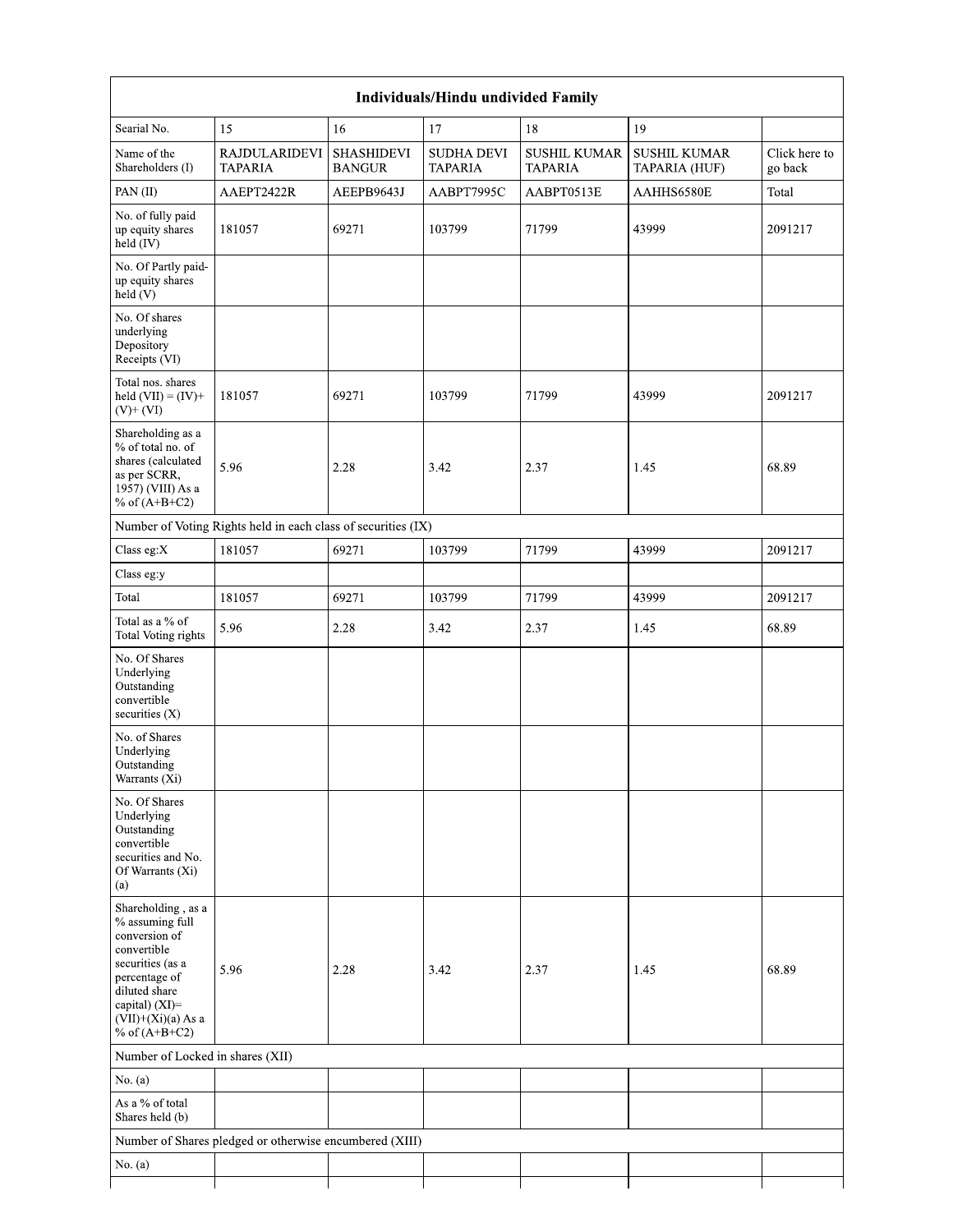| As a % of total<br>Shares held (b)                                   |        |        |       |         |
|----------------------------------------------------------------------|--------|--------|-------|---------|
| Number of equity<br>shares held in<br>dematerialized<br>form $(XIV)$ | 181057 | 103799 | 71799 | 1531794 |
| Reason for not providing PAN                                         |        |        |       |         |
| Reason for not<br>providing PAN                                      |        |        |       |         |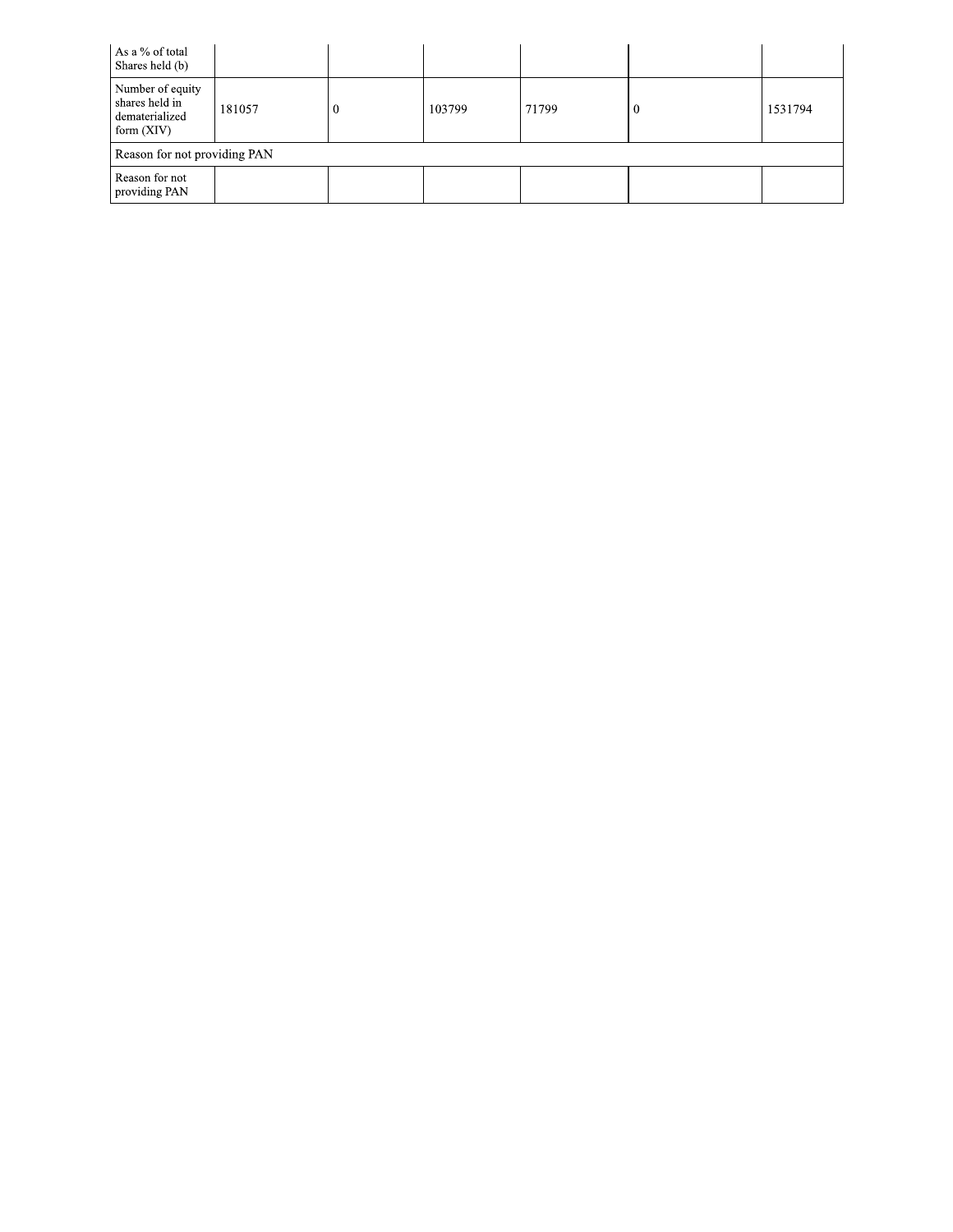| Any Other (specify)                                                                                                                                                                |                                                               |                       |  |  |  |  |  |
|------------------------------------------------------------------------------------------------------------------------------------------------------------------------------------|---------------------------------------------------------------|-----------------------|--|--|--|--|--|
| Searial No.                                                                                                                                                                        | $\mathbf{1}$                                                  |                       |  |  |  |  |  |
| Category                                                                                                                                                                           | <b>Bodies Corporate</b>                                       | Click here to go back |  |  |  |  |  |
| Name of the<br>Shareholders (I)                                                                                                                                                    | OM SHRI YOGESHWAR MFG.& TRADING CO.                           |                       |  |  |  |  |  |
| PAN(II)                                                                                                                                                                            | AAACO4012H                                                    | Total                 |  |  |  |  |  |
| No. of the<br>Shareholders (I)                                                                                                                                                     | $\mathbf{1}$                                                  | 1                     |  |  |  |  |  |
| No. of fully paid<br>up equity shares<br>held (IV)                                                                                                                                 | 25300                                                         | 25300                 |  |  |  |  |  |
| No. Of Partly paid-<br>up equity shares<br>held (V)                                                                                                                                |                                                               |                       |  |  |  |  |  |
| No. Of shares<br>underlying<br>Depository<br>Receipts (VI)                                                                                                                         |                                                               |                       |  |  |  |  |  |
| Total nos. shares<br>held $(VII) = (IV) +$<br>$(V)$ + $(VI)$                                                                                                                       | 25300                                                         | 25300                 |  |  |  |  |  |
| Shareholding as a<br>% of total no. of<br>shares (calculated<br>as per SCRR,<br>1957) (VIII) As a<br>% of $(A+B+C2)$                                                               | 0.83                                                          | 0.83                  |  |  |  |  |  |
|                                                                                                                                                                                    | Number of Voting Rights held in each class of securities (IX) |                       |  |  |  |  |  |
| Class eg: X                                                                                                                                                                        | 25300                                                         | 25300                 |  |  |  |  |  |
| Class eg:y                                                                                                                                                                         |                                                               |                       |  |  |  |  |  |
| Total                                                                                                                                                                              | 25300                                                         | 25300                 |  |  |  |  |  |
| Total as a % of<br>Total Voting rights                                                                                                                                             | 0.83                                                          | 0.83                  |  |  |  |  |  |
| No. Of Shares<br>Underlying<br>Outstanding<br>convertible<br>securities (X)                                                                                                        |                                                               |                       |  |  |  |  |  |
| No. of Shares<br>Underlying<br>Outstanding<br>Warrants (Xi)                                                                                                                        |                                                               |                       |  |  |  |  |  |
| No. Of Shares<br>Underlying<br>Outstanding<br>convertible<br>securities and No.<br>Of Warrants (Xi)<br>(a)                                                                         |                                                               |                       |  |  |  |  |  |
| Shareholding, as a<br>% assuming full<br>conversion of<br>convertible<br>securities (as a<br>percentage of<br>diluted share<br>capital) (XI)=<br>(VII)+(X) As a %<br>of $(A+B+C2)$ | 0.83                                                          | 0.83                  |  |  |  |  |  |
| Number of Locked in shares (XII)                                                                                                                                                   |                                                               |                       |  |  |  |  |  |
| No. $(a)$                                                                                                                                                                          |                                                               |                       |  |  |  |  |  |
| As a % of total                                                                                                                                                                    |                                                               |                       |  |  |  |  |  |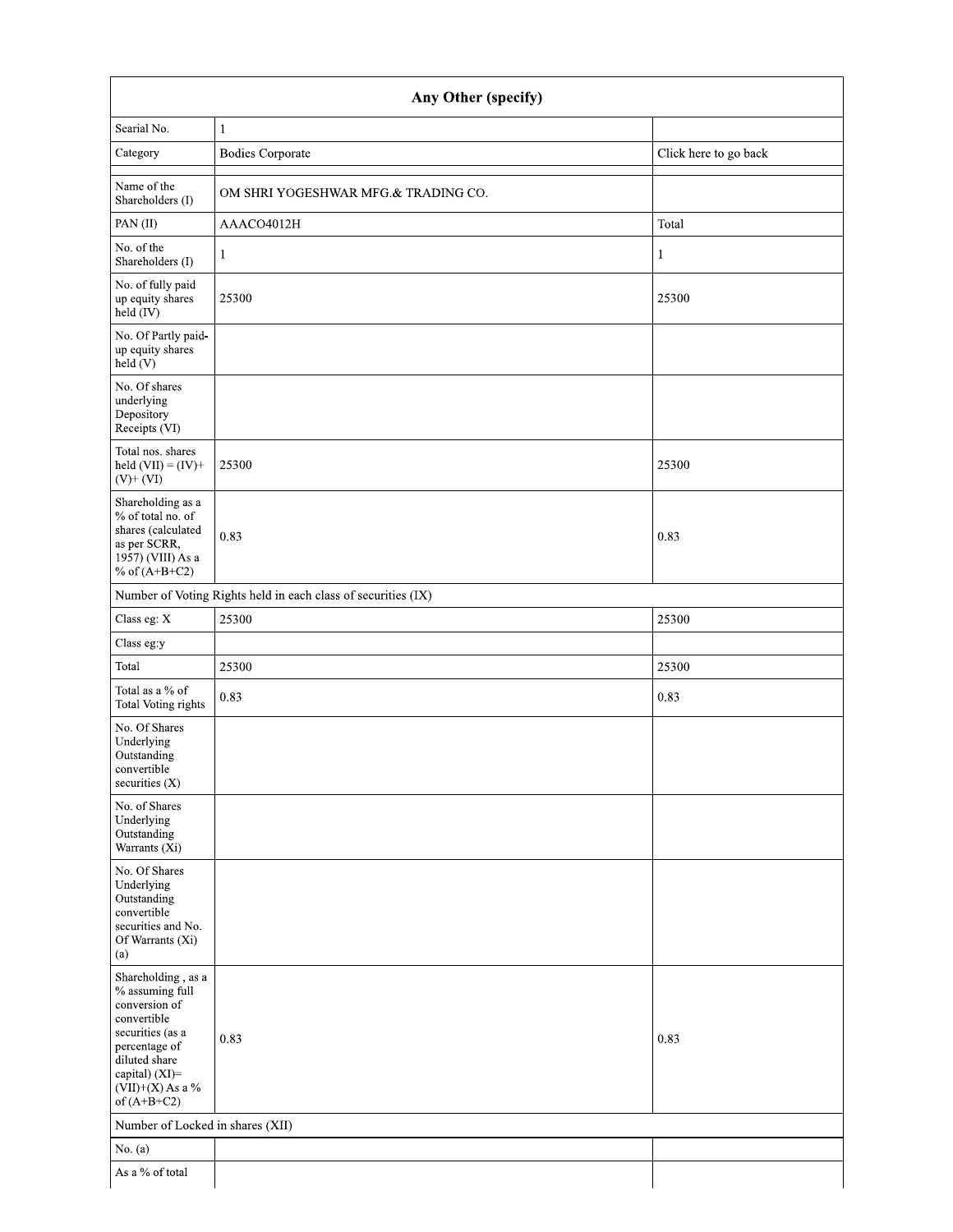| Shares held (b)                                                      |       |       |  |  |  |  |
|----------------------------------------------------------------------|-------|-------|--|--|--|--|
| Number of Shares pledged or otherwise encumbered (XIII)              |       |       |  |  |  |  |
| No. $(a)$                                                            |       |       |  |  |  |  |
| As a % of total<br>Shares held (b)                                   |       |       |  |  |  |  |
| Number of equity<br>shares held in<br>dematerialized<br>form $(XIV)$ | 25300 | 25300 |  |  |  |  |
| Reason for not<br>providing PAN                                      |       |       |  |  |  |  |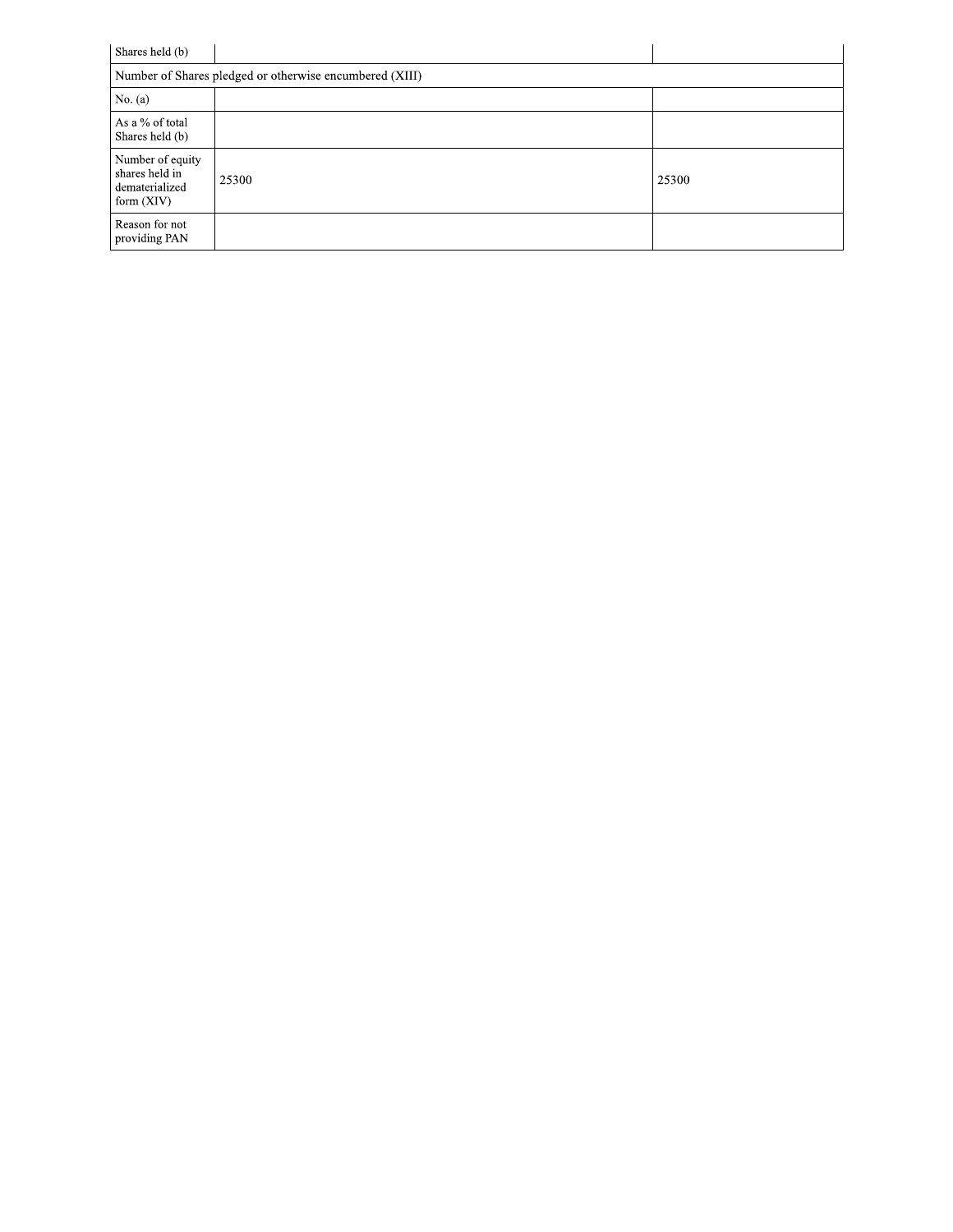| Individuals - ii. Individual shareholders holding nominal share capital in excess of Rs. 2 lakhs.                                                                                       |                                                                       |                         |                                                                              |                          |                                                     |                                               |                                 |
|-----------------------------------------------------------------------------------------------------------------------------------------------------------------------------------------|-----------------------------------------------------------------------|-------------------------|------------------------------------------------------------------------------|--------------------------|-----------------------------------------------------|-----------------------------------------------|---------------------------------|
| Searial No.                                                                                                                                                                             | 1                                                                     | $\overline{2}$          | $\overline{3}$                                                               | $\overline{4}$           | 5                                                   | 6                                             | $\boldsymbol{7}$                |
| Name of the<br>Shareholders (I)                                                                                                                                                         | <b>ABHIMANYU</b><br>MUNDHRA-<br><b>MINOR</b><br><b>THROUGH</b><br>GUA | ANANT<br><b>TAPARIA</b> | <b>ARYAMAN</b><br>TAPARIA-<br><b>MINOR</b><br><b>THROUGH</b><br><b>GUARD</b> | SAURABH<br><b>BANGUR</b> | <b>SHREE</b><br><b>KANTA DEVI</b><br><b>TAPARIA</b> | <b>SHREE</b><br><b>KUMAR</b><br><b>BANGUR</b> | <b>SUNITA S</b><br><b>KABRA</b> |
| PAN(II)                                                                                                                                                                                 | BVWPM3062Q                                                            | ABXPT0780E              | ADJPT6759K                                                                   | AHHPB5720G               | AACPT4331K                                          | AHHPB5719K                                    | AGEPK6776B                      |
| No. of fully paid<br>up equity shares<br>held (IV)                                                                                                                                      | 50000                                                                 | 60364                   | 35277                                                                        | 56555                    | 100098                                              | 57358                                         | 37850                           |
| No. Of Partly paid-<br>up equity shares<br>held(V)                                                                                                                                      |                                                                       |                         |                                                                              |                          |                                                     |                                               |                                 |
| No. Of shares<br>underlying<br>Depository<br>Receipts (VI)                                                                                                                              |                                                                       |                         |                                                                              |                          |                                                     |                                               |                                 |
| Total nos. shares<br>held $(VII) = (IV) +$<br>$(V)$ + $(VI)$                                                                                                                            | 50000                                                                 | 60364                   | 35277                                                                        | 56555                    | 100098                                              | 57358                                         | 37850                           |
| Shareholding as a<br>% of total no. of<br>shares (calculated<br>as per SCRR,<br>1957) (VIII) As a<br>% of $(A+B+C2)$                                                                    | 1.65                                                                  | 1.99                    | 1.16                                                                         | 1.86                     | 3.3                                                 | 1.89                                          | 1.25                            |
| Number of Voting Rights held in each class of securities (IX)                                                                                                                           |                                                                       |                         |                                                                              |                          |                                                     |                                               |                                 |
| Class eg: $\mathbf X$                                                                                                                                                                   | 50000                                                                 | 60364                   | 35277                                                                        | 56555                    | 100098                                              | 57358                                         | 37850                           |
| Class eg:y                                                                                                                                                                              |                                                                       |                         |                                                                              |                          |                                                     |                                               |                                 |
| Total                                                                                                                                                                                   | 50000                                                                 | 60364                   | 35277                                                                        | 56555                    | 100098                                              | 57358                                         | 37850                           |
| Total as a % of<br><b>Total Voting rights</b>                                                                                                                                           | 1.65                                                                  | 1.99                    | 1.16                                                                         | 1.86                     | 3.3                                                 | 1.89                                          | 1.25                            |
| No. Of Shares<br>Underlying<br>Outstanding<br>convertible<br>securities $(X)$                                                                                                           |                                                                       |                         |                                                                              |                          |                                                     |                                               |                                 |
| No. of Shares<br>Underlying<br>Outstanding<br>Warrants (Xi)                                                                                                                             |                                                                       |                         |                                                                              |                          |                                                     |                                               |                                 |
| No. Of Shares<br>Underlying<br>Outstanding<br>convertible<br>securities and No.<br>Of Warrants (Xi)<br>(a)                                                                              |                                                                       |                         |                                                                              |                          |                                                     |                                               |                                 |
| Shareholding, as a<br>% assuming full<br>conversion of<br>convertible<br>securities (as a<br>percentage of<br>diluted share<br>capital) $(XI)$ =<br>$(VII)+(X)$ As a %<br>of $(A+B+C2)$ | 1.65                                                                  | 1.99                    | 1.16                                                                         | 1.86                     | 3.3                                                 | 1.89                                          | 1.25                            |
| Number of Locked in shares (XII)                                                                                                                                                        |                                                                       |                         |                                                                              |                          |                                                     |                                               |                                 |
| No. $(a)$                                                                                                                                                                               |                                                                       |                         |                                                                              |                          |                                                     |                                               |                                 |
| As a % of total<br>Shares held (b)                                                                                                                                                      |                                                                       |                         |                                                                              |                          |                                                     |                                               |                                 |
|                                                                                                                                                                                         |                                                                       |                         |                                                                              |                          |                                                     |                                               |                                 |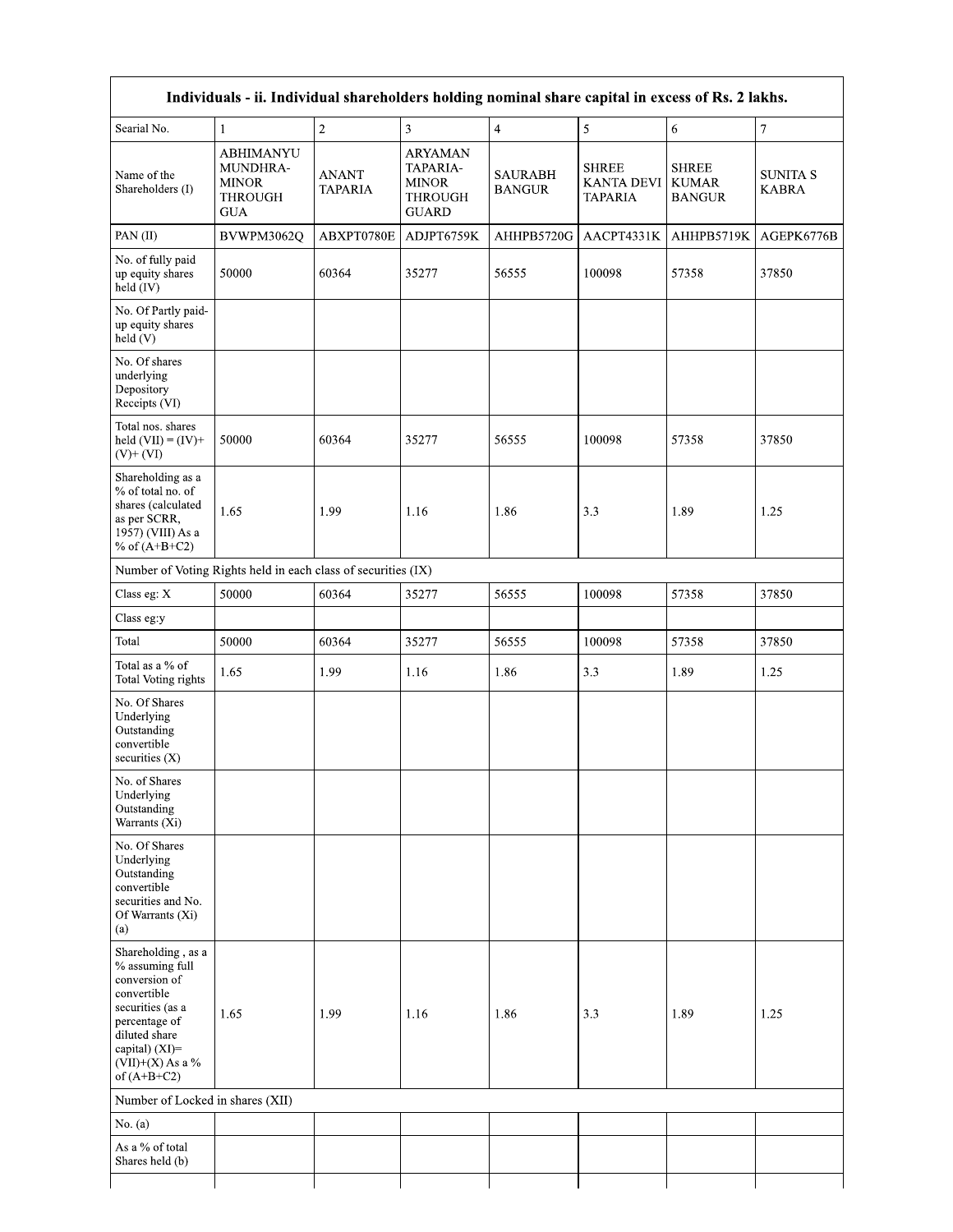| Number of equity<br>shares held in<br>dematerialized<br>form $(XIV)$ | $\overline{0}$ | 60364 | $\boldsymbol{0}$ | 100098 | 37850 |
|----------------------------------------------------------------------|----------------|-------|------------------|--------|-------|
| Reason for not providing PAN                                         |                |       |                  |        |       |
| Reason for not<br>providing PAN                                      |                |       |                  |        |       |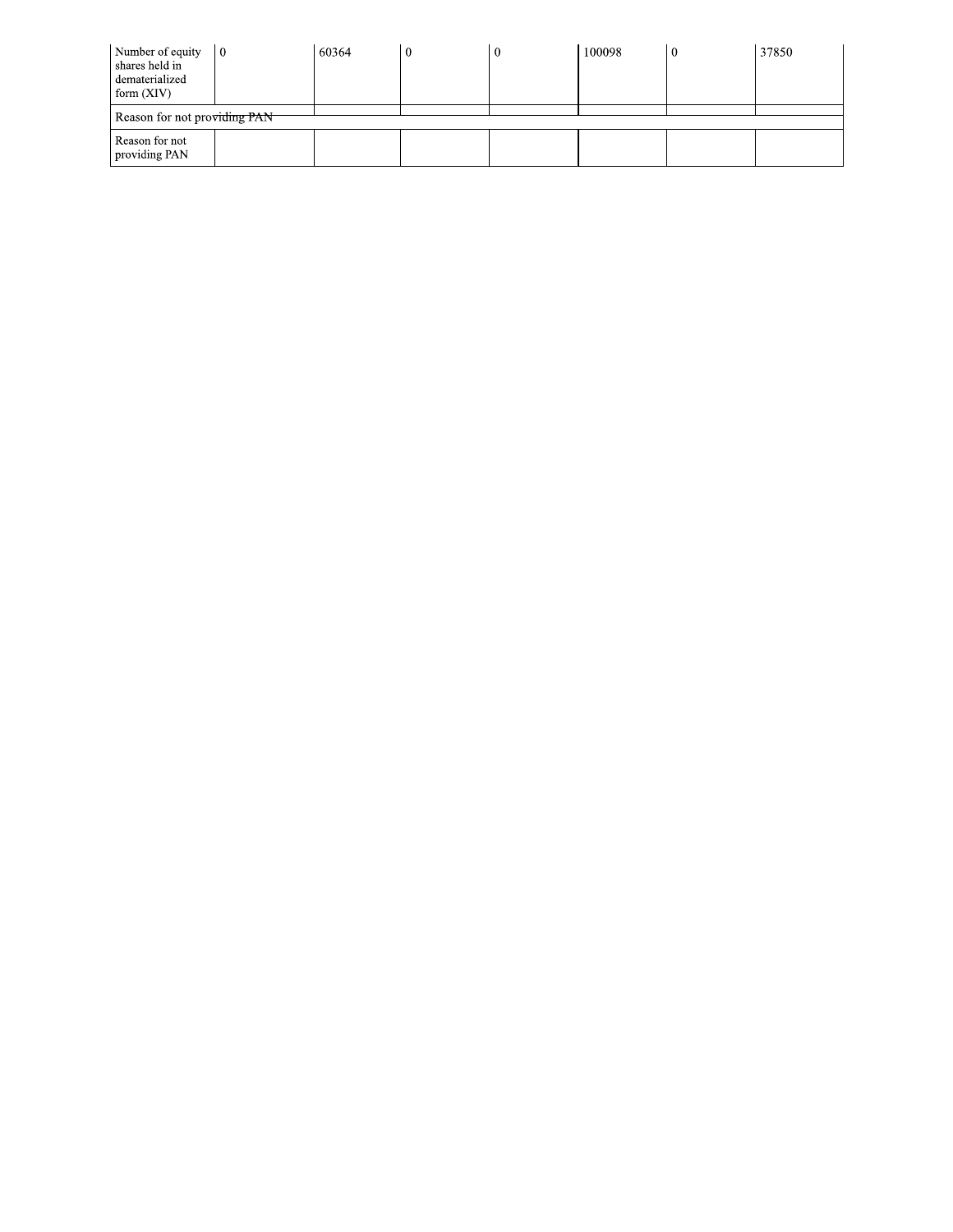|                                                                                                                                                                                         | Individuals - ii. Individual shareholders holding nominal share capital in excess of Rs. 2 lakhs. |  |  |  |  |  |  |
|-----------------------------------------------------------------------------------------------------------------------------------------------------------------------------------------|---------------------------------------------------------------------------------------------------|--|--|--|--|--|--|
| Searial No.                                                                                                                                                                             |                                                                                                   |  |  |  |  |  |  |
| Name of the<br>Shareholders (I)                                                                                                                                                         | Click here to go back                                                                             |  |  |  |  |  |  |
| PAN(II)                                                                                                                                                                                 | Total                                                                                             |  |  |  |  |  |  |
| No. of fully paid<br>up equity shares<br>held (IV)                                                                                                                                      | 397502                                                                                            |  |  |  |  |  |  |
| No. Of Partly paid-<br>up equity shares<br>held (V)                                                                                                                                     |                                                                                                   |  |  |  |  |  |  |
| No. Of shares<br>underlying<br>Depository<br>Receipts (VI)                                                                                                                              |                                                                                                   |  |  |  |  |  |  |
| Total nos. shares<br>held $(VII) = (IV) +$<br>$(V)$ + $(VI)$                                                                                                                            | 397502                                                                                            |  |  |  |  |  |  |
| Shareholding as a<br>% of total no. of<br>shares (calculated<br>as per SCRR,<br>1957) (VIII) As a<br>% of $(A+B+C2)$                                                                    | 13.09                                                                                             |  |  |  |  |  |  |
|                                                                                                                                                                                         | Number of Voting Rights held in each class of securities (IX)                                     |  |  |  |  |  |  |
| Class eg: X                                                                                                                                                                             | 397502                                                                                            |  |  |  |  |  |  |
| Class eg:y                                                                                                                                                                              |                                                                                                   |  |  |  |  |  |  |
| Total                                                                                                                                                                                   | 397502                                                                                            |  |  |  |  |  |  |
| Total as a % of<br>Total Voting rights                                                                                                                                                  | 13.09                                                                                             |  |  |  |  |  |  |
| No. Of Shares<br>Underlying<br>Outstanding<br>convertible<br>securities (X)                                                                                                             |                                                                                                   |  |  |  |  |  |  |
| No. of Shares<br>Underlying<br>Outstanding<br>Warrants (Xi)                                                                                                                             |                                                                                                   |  |  |  |  |  |  |
| No. Of Shares<br>Underlying<br>Outstanding<br>convertible<br>securities and No.<br>Of Warrants (Xi)<br>(a)                                                                              |                                                                                                   |  |  |  |  |  |  |
| Shareholding, as a<br>% assuming full<br>conversion of<br>convertible<br>securities (as a<br>percentage of<br>diluted share<br>capital) $(XI)$ =<br>$(VII)+(X)$ As a %<br>of $(A+B+C2)$ | 13.09                                                                                             |  |  |  |  |  |  |
|                                                                                                                                                                                         | Number of Locked in shares (XII)                                                                  |  |  |  |  |  |  |
| No. $(a)$                                                                                                                                                                               |                                                                                                   |  |  |  |  |  |  |
| As a % of total<br>Shares held (b)                                                                                                                                                      |                                                                                                   |  |  |  |  |  |  |
| Number of equity<br>shares held in<br>dematerialized<br>form (XIV)                                                                                                                      | 198312                                                                                            |  |  |  |  |  |  |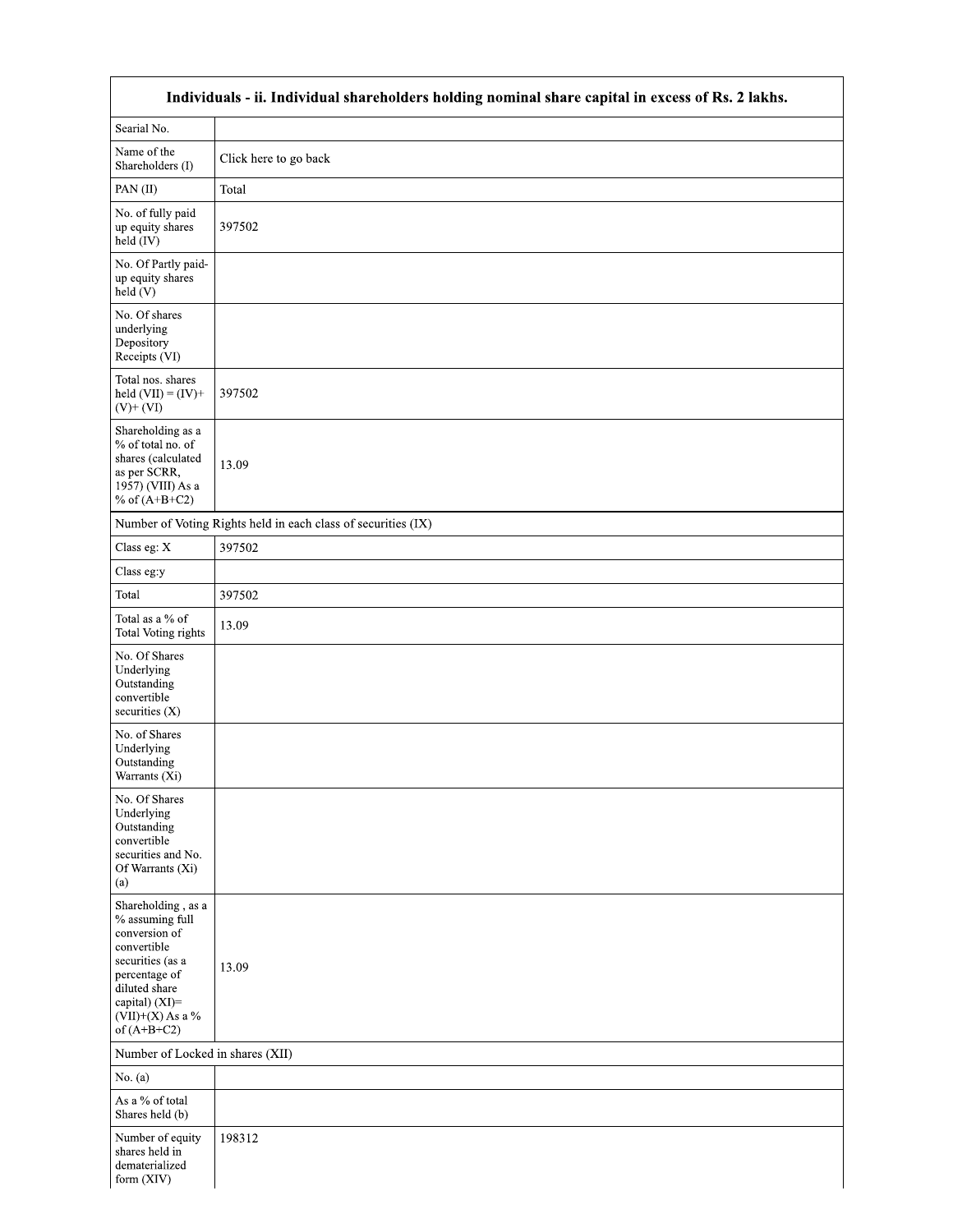| Reason for not providing PAN    |  |
|---------------------------------|--|
| Reason for not<br>providing PAN |  |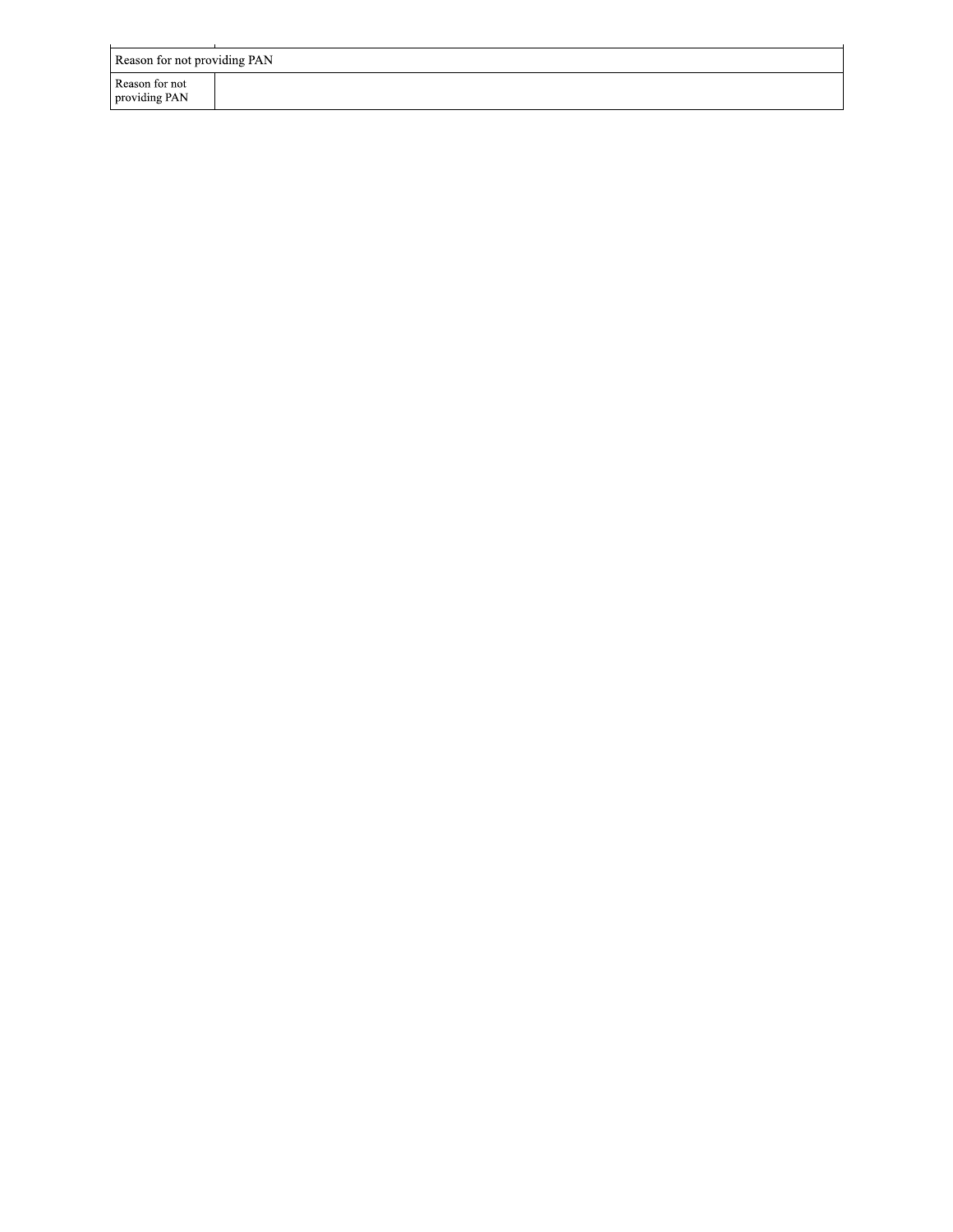| Searial No.                                                                                                                                                   | $\mathbf{1}$     | 2                          | 3                                                             | $\overline{4}$                                      | $\mathfrak{S}$          | 6                                      | $\overline{7}$                               |
|---------------------------------------------------------------------------------------------------------------------------------------------------------------|------------------|----------------------------|---------------------------------------------------------------|-----------------------------------------------------|-------------------------|----------------------------------------|----------------------------------------------|
| Category                                                                                                                                                      | <b>Trusts</b>    | <b>Bodies</b><br>Corporate | <b>Bodies Corporate</b>                                       | <b>Bodies Corporate</b>                             | $NRI-$<br>Non-<br>Repat | Director or<br>Director's<br>Relatives | Director or<br>Director's<br>Relatives       |
| Category / More<br>than 1 percentage                                                                                                                          | Category         | Category                   | More than 1 percentage<br>of shareholding                     | More than 1<br>percentage of<br>shareholding        | Category                | Category                               | More than 1<br>percentage of<br>shareholding |
| Name of the<br>Shareholders (I)                                                                                                                               |                  |                            | <b>SHREE</b><br>SATYANARAYAN<br><b>INVESTMENTS CO.</b>        | <b>VEER</b><br><b>ENTERPRISES</b><br><b>LIMITED</b> |                         |                                        | <b>VIRENDRAA</b><br><b>BANGUR</b>            |
| PAN(II)                                                                                                                                                       |                  |                            | AABCS4627H                                                    | AAACV1980D                                          |                         |                                        | AELPB5548M                                   |
| No. of the<br>Shareholders (I)                                                                                                                                | 1                | 6                          |                                                               | 1                                                   | $\sqrt{2}$              | $\mathbf{1}$                           | 1                                            |
| No. of fully paid<br>up equity shares<br>$held$ (IV)                                                                                                          | 20               | 351175                     | 46000                                                         | 274288                                              | 16550                   | 56526                                  | 56526                                        |
| No. Of Partly paid-<br>up equity shares<br>held(V)                                                                                                            |                  |                            |                                                               |                                                     |                         |                                        |                                              |
| No. Of shares<br>underlying<br>Depository<br>Receipts (VI)                                                                                                    |                  |                            |                                                               |                                                     |                         |                                        |                                              |
| Total nos. shares<br>held $(VII) = (IV) +$<br>$(V)$ + $(VI)$                                                                                                  | 20               | 351175                     | 46000                                                         | 274288                                              | 16550                   | 56526                                  | 56526                                        |
| Shareholding as a<br>% of total no. of<br>shares (calculated<br>as per SCRR,<br>1957) (VIII) As a<br>% of $(A+B+C2)$                                          | $\theta$         | 11.57                      | 1.52                                                          | 9.04                                                | 0.55                    | 1.86                                   | 1.86                                         |
|                                                                                                                                                               |                  |                            | Number of Voting Rights held in each class of securities (IX) |                                                     |                         |                                        |                                              |
| Class eg: X                                                                                                                                                   | 20               | 351175                     | 46000                                                         | 274288                                              | 16550                   | 56526                                  | 56526                                        |
| Class eg:y                                                                                                                                                    |                  |                            |                                                               |                                                     |                         |                                        |                                              |
| Total                                                                                                                                                         | 20               | 351175                     | 46000                                                         | 274288                                              | 16550                   | 56526                                  | 56526                                        |
| Total as a % of<br><b>Total Voting rights</b>                                                                                                                 | $\boldsymbol{0}$ | 11.57                      | 1.52                                                          | 9.04                                                | 0.55                    | 1.86                                   | 1.86                                         |
| No. Of Shares<br>Underlying<br>Outstanding<br>convertible<br>securities (X)                                                                                   |                  |                            |                                                               |                                                     |                         |                                        |                                              |
| No. of Shares<br>Underlying<br>Outstanding<br>Warrants (Xi)                                                                                                   |                  |                            |                                                               |                                                     |                         |                                        |                                              |
| No. Of Shares<br>Underlying<br>Outstanding<br>convertible<br>securities and No.<br>Of Warrants (Xi)<br>(a)                                                    |                  |                            |                                                               |                                                     |                         |                                        |                                              |
| Shareholding, as a $\vert 0 \vert$<br>% assuming full<br>conversion of<br>convertible<br>securities (as a<br>percentage of<br>diluted share<br>capital) (XI)= |                  | 11.57                      | 1.52                                                          | 9.04                                                | 0.55                    | 1.86                                   | 1.86                                         |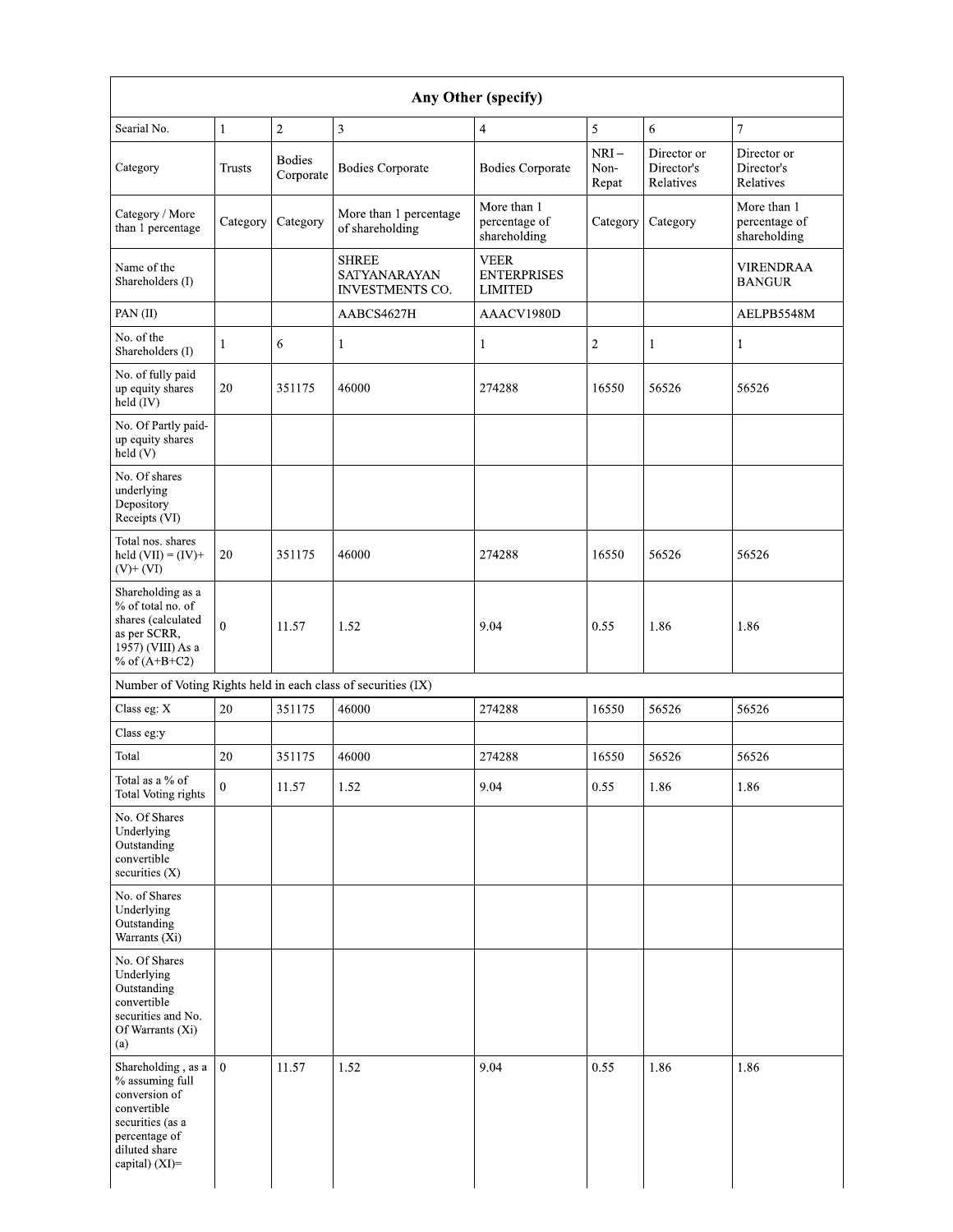| $(VII)+(X)$ As a %<br>of $(A+B+C2)$                                  |   |     |          |          |    |              |          |
|----------------------------------------------------------------------|---|-----|----------|----------|----|--------------|----------|
| Number of Locked in shares (XII)                                     |   |     |          |          |    |              |          |
| No. $(a)$                                                            |   |     |          |          |    |              |          |
| As a % of total<br>Shares held (b)                                   |   |     |          |          |    |              |          |
| Number of equity<br>shares held in<br>dematerialized<br>form $(XIV)$ | 0 | 220 | $\theta$ | $\theta$ | 50 | $\mathbf{0}$ | $\Omega$ |
| Reason for not providing PAN                                         |   |     |          |          |    |              |          |
| Reason for not<br>providing PAN                                      |   |     |          |          |    |              |          |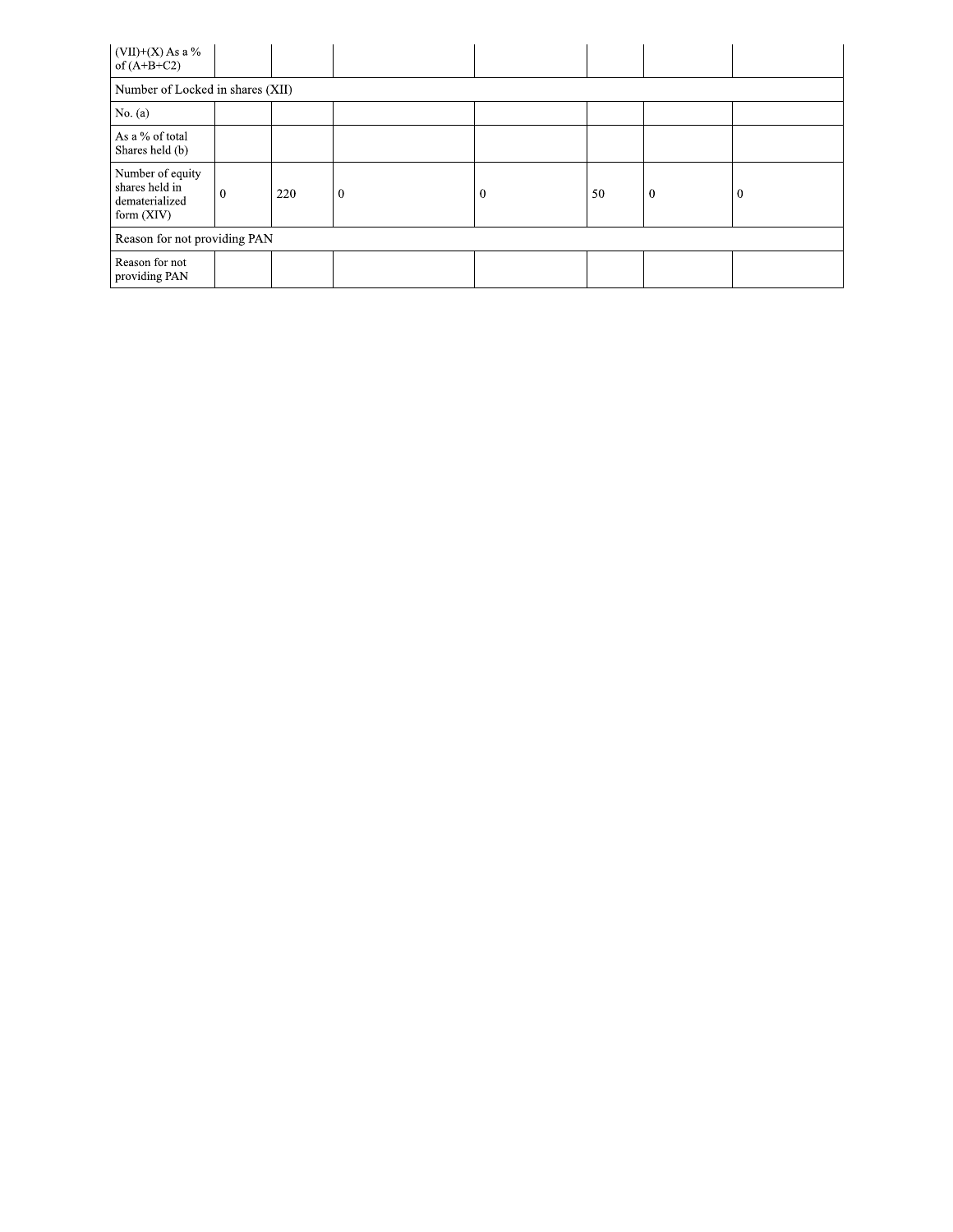| Any Other (specify)                                                                                                                                                                  |                                                               |                       |  |  |  |  |
|--------------------------------------------------------------------------------------------------------------------------------------------------------------------------------------|---------------------------------------------------------------|-----------------------|--|--|--|--|
| Searial No.                                                                                                                                                                          | 8                                                             |                       |  |  |  |  |
| Category                                                                                                                                                                             | HUF                                                           |                       |  |  |  |  |
| Category / More<br>than 1 percentage                                                                                                                                                 | Category                                                      |                       |  |  |  |  |
| Name of the<br>Shareholders (I)                                                                                                                                                      |                                                               | Click here to go back |  |  |  |  |
| PAN(II)                                                                                                                                                                              |                                                               | Total                 |  |  |  |  |
| No. of the<br>Shareholders (I)                                                                                                                                                       | 1                                                             | 11                    |  |  |  |  |
| No. of fully paid<br>up equity shares<br>held (IV)                                                                                                                                   | 8650                                                          | 432921                |  |  |  |  |
| No. Of Partly paid-<br>up equity shares<br>held (V)                                                                                                                                  |                                                               |                       |  |  |  |  |
| No. Of shares<br>underlying<br>Depository<br>Receipts (VI)                                                                                                                           |                                                               |                       |  |  |  |  |
| Total nos. shares<br>held $(VII) = (IV) +$<br>$(V)$ + $(VI)$                                                                                                                         | 8650                                                          | 432921                |  |  |  |  |
| Shareholding as a<br>% of total no. of<br>shares (calculated<br>as per SCRR,<br>1957) (VIII) As a<br>% of $(A+B+C2)$                                                                 | 0.28                                                          | 14.26                 |  |  |  |  |
|                                                                                                                                                                                      | Number of Voting Rights held in each class of securities (IX) |                       |  |  |  |  |
| Class eg: X                                                                                                                                                                          | 8650                                                          | 432921                |  |  |  |  |
| Class eg:y                                                                                                                                                                           |                                                               |                       |  |  |  |  |
| Total                                                                                                                                                                                | 8650                                                          | 432921                |  |  |  |  |
| Total as a % of<br><b>Total Voting rights</b>                                                                                                                                        | 0.28                                                          | 14.26                 |  |  |  |  |
| No. Of Shares<br>Underlying<br>Outstanding<br>convertible<br>securities (X)                                                                                                          |                                                               |                       |  |  |  |  |
| No. of Shares<br>Underlying<br>Outstanding<br>Warrants (Xi)                                                                                                                          |                                                               |                       |  |  |  |  |
| No. Of Shares<br>Underlying<br>Outstanding<br>convertible<br>securities and No.<br>Of Warrants (Xi)<br>(a)                                                                           |                                                               |                       |  |  |  |  |
| Shareholding, as a<br>% assuming full<br>conversion of<br>convertible<br>securities (as a<br>percentage of<br>diluted share<br>capital) (XI)=<br>$(VII)+(X)$ As a %<br>of $(A+B+C2)$ | 0.28                                                          | 14.26                 |  |  |  |  |
| Number of Locked in shares (XII)                                                                                                                                                     |                                                               |                       |  |  |  |  |
| No. $(a)$                                                                                                                                                                            |                                                               |                       |  |  |  |  |